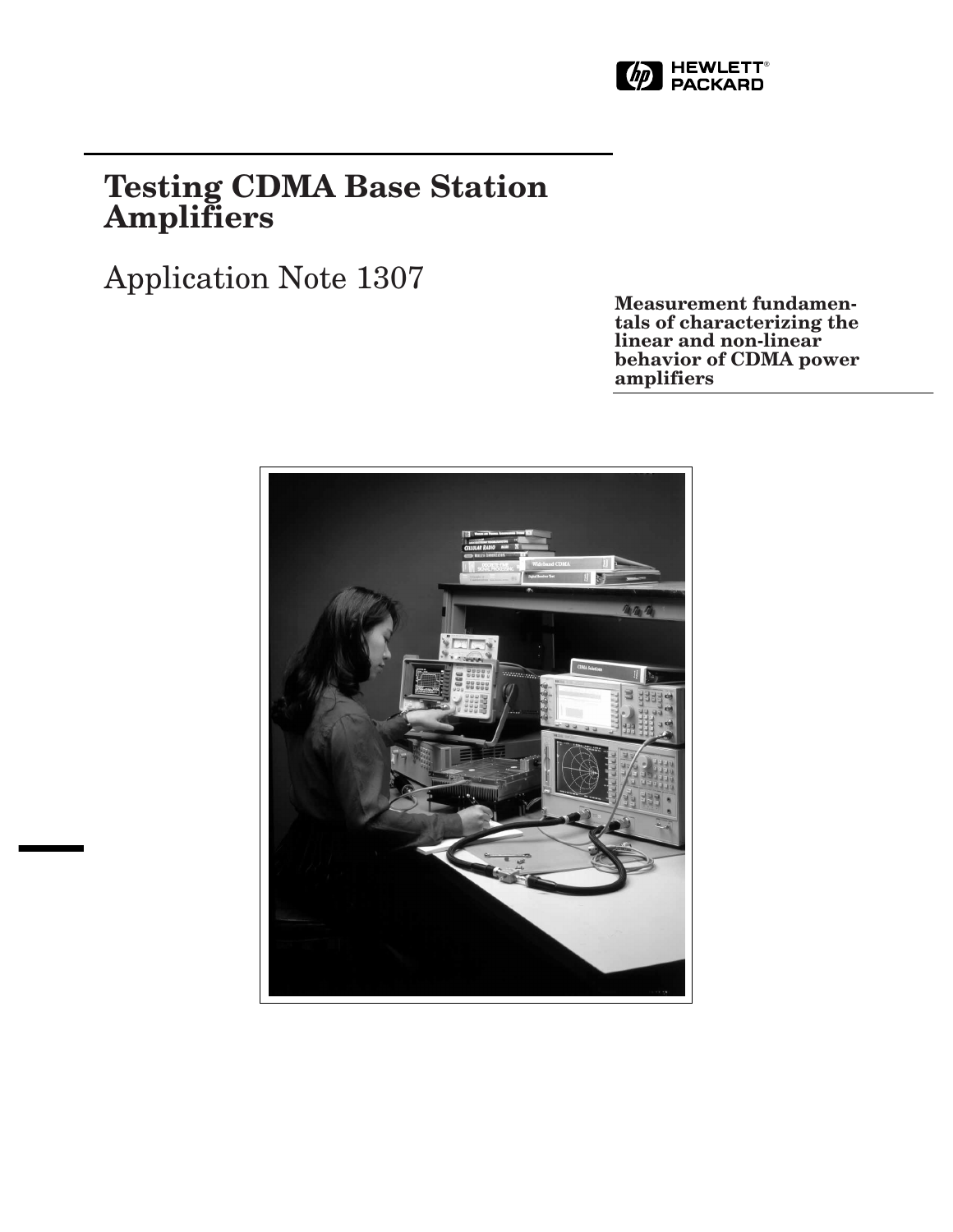# **Table of contents**

|         | 1. Overview                                       |  |
|---------|---------------------------------------------------|--|
| 1.1     |                                                   |  |
| $1.2\,$ |                                                   |  |
| 1.3     | Common CDMA base-station amplifier requirements 7 |  |
|         |                                                   |  |
| 2.1     |                                                   |  |
| 2.2     |                                                   |  |
| 2.3     |                                                   |  |
| 2.4     |                                                   |  |
| 2.5     | Digital signal generator requirements 13          |  |
| 2.6     | Signal analyzer requirements 14                   |  |
| 2.7     | Power meter requirements 14                       |  |
|         | 3. Measurements and test instruments 15           |  |
| 3.1     |                                                   |  |
| $3.2\,$ |                                                   |  |
| 3.3     |                                                   |  |
|         | 3.3.1 Transmission measurements 18                |  |
|         | 3.3.1.1 Gain and flatness 19                      |  |
|         |                                                   |  |
|         |                                                   |  |
|         |                                                   |  |
|         |                                                   |  |
|         | 3.3.2.1 Return loss/SWR 24                        |  |
|         |                                                   |  |
|         |                                                   |  |
| 3.4     | In-channel measurements 26                        |  |
|         | RF channel output power 26<br>3.4.1               |  |
|         | Occupied bandwidth 28<br>3.4.2                    |  |
| 3.5     | Out-of-channel measurements 29                    |  |
|         |                                                   |  |
|         |                                                   |  |
|         |                                                   |  |
|         |                                                   |  |
|         |                                                   |  |
|         |                                                   |  |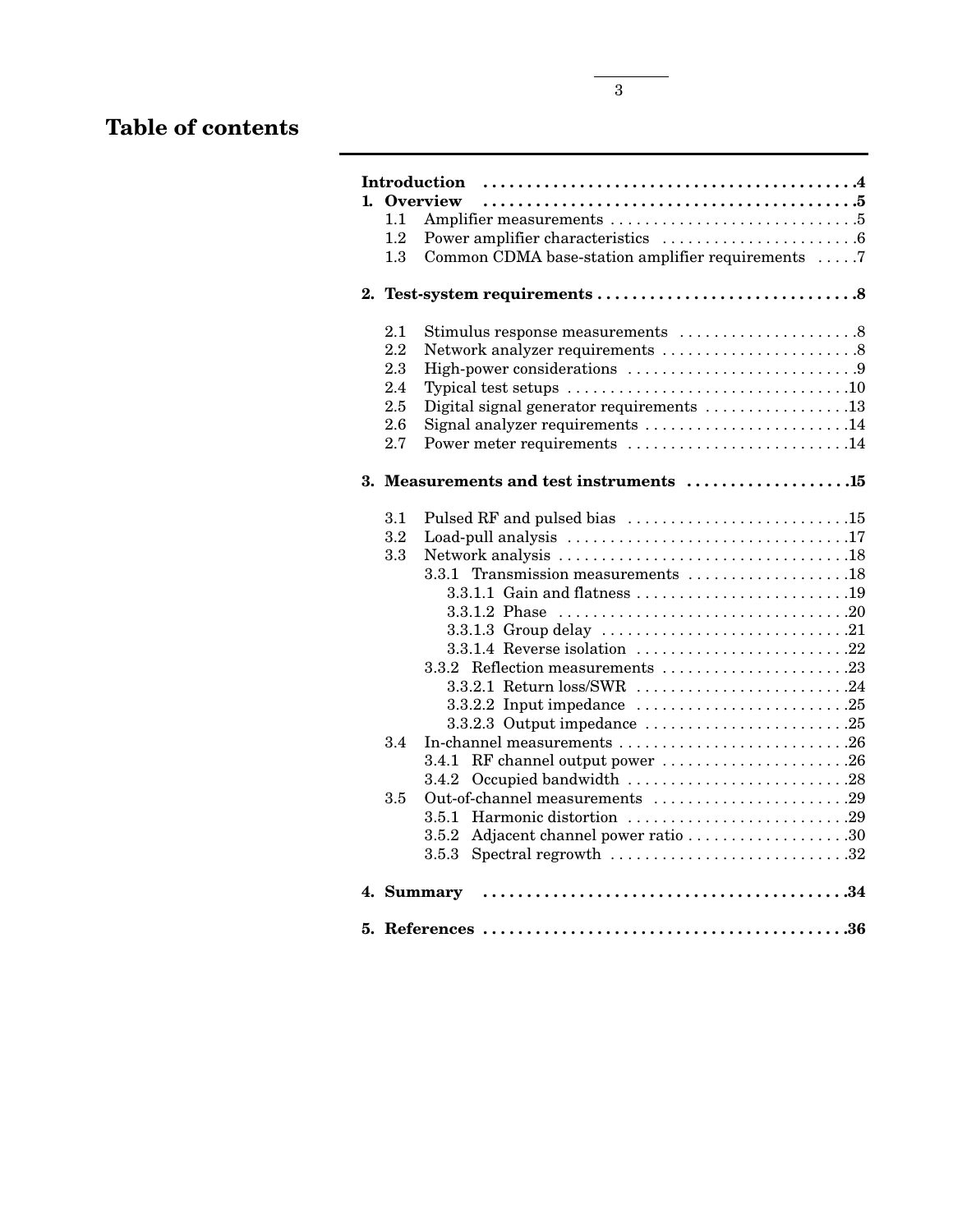# **Introduction**

This application note covers the testing needs and issues encountered in the development of CDMA high-power base station amplifiers.

The amplifier provides a fundamental function of the base station in a wireless communications system. The signal level must be amplified enough to overcome the inherent losses during wireless transmission so that it can be received by the mobiles. The design requirements for RF power amplifiers include high output power, high linearity, and good efficiency.

CDMA systems are experiencing tremendous growth in the global communication marketplace. This growth is fueling many research programs and expanding the technology opportunities for all manufacturers. Coupled with this large growth are some challenging measurement problems.

The objective of this application note is to cover the basic measurement fundamentals of characterizing the linear and non-linear behavior of CDMA power amplifiers. In addition, it features some of the latest test solutions developed by Hewlett-Packard for design validation, and for manufacturing test of CDMA base station amplifiers.

The overview begins by presenting power amplifier measurements, defining the characteristics of power amplifiers, and presenting specific CDMA amplifier requirements. Next, the different test system architectures that can be used for testing power amplifiers are analyzed and the limitations of each are discussed. A brief look at the requirements for the individual pieces of test equipment will be presented as well.

The section titled 'Measurements and test instruments' briefly covers amplifier testing under pulsed-RF and pulsed-bias conditions. This is often necessary for testing unpackaged devices that lack sufficient heatsinking to be run continuously. Also, briefly explored is how loadpull analysis can be used to optimize the design of a power amplifier. In this same section, the more common measurements are covered in more detail, starting with vector network analyzer-based transmission and reflection measurements, which include both linear and non-linear tests. Additional non-linear measurements such as inand out-of-channel measurements which require a different set of test equipment, are presented at the end of the section.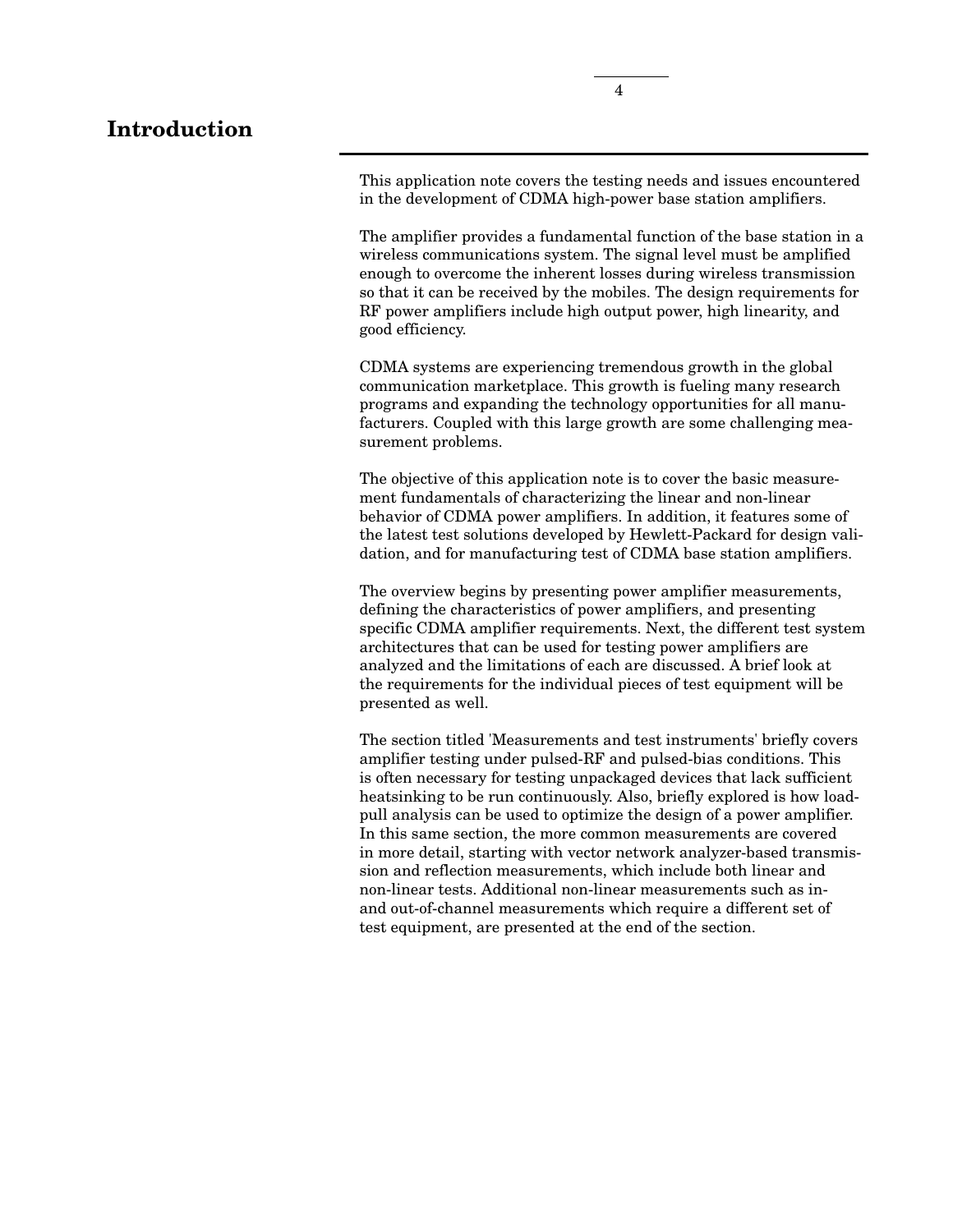# **1. Overview**



# **1.1 Amplifier measurements**

Power amplifiers are active, two-port devices which exhibit both linear and non-linear behavior. This illustration highlights some of the measurement parameters used to specify power amplifier performance.

Common transmission parameters from a vector network analyzer include gain, gain flatness, isolation, phase and group delay. Note that for CDMA, gain compression is typically not performed. This is due to the high peak-to-average ratios experienced in CDMA.

Common reflection parameters of interest for the power amplifier are Voltage Standing Wave Ratio (VSWR), return loss, and input and output impedance, which are important for maximum power transfer through the amplifier.

Several measurements need a more complex stimulus than a simple CW frequency. For example, a CDMA signal is needed for accurately characterizing output channel power, occupied bandwidth and distortion performance of the amplifier.

Distortion measurements are very important for characterizing the amplifier's linearity. The growth of digital communications systems has increased the demand for highly efficient, linear amplifiers. Non-linearities in amplifier gain causes adjacent channel interference and reduced spectral efficiency. Testing for distortion helps ensure proper in-band and out-of-band operation.

**Figure 1: Common amplifier measurements**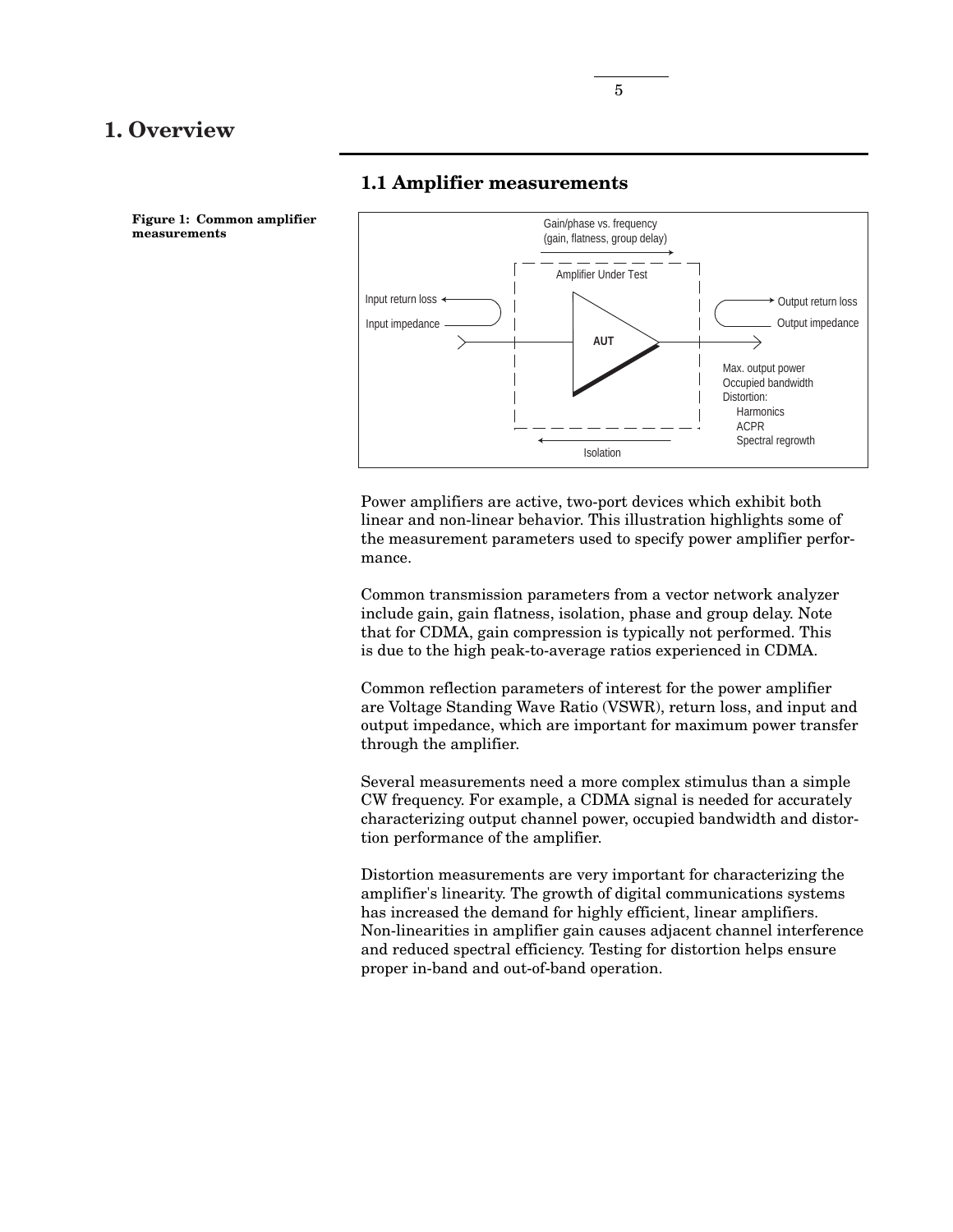**Figure 2: Characteristics of a high-power amplifier**

# **1.2 Power Amplifier Characteristics**



Amplifier designers have to make difficult choices when optimizing a design for a specific power amplifier. In certain cases, designers select output power as the key power-amplifier parameter to optimize. However, every good designer knows that to optimize only one parameter of a design means that other parameters are compromised. For this reason design engineers must consider all the significant variables, such as gain, distortion, efficiency, size, and cost.

Nevertheless, power amplifiers can still be recognized by some key characteristics. They are most commonly recognized by their high output power which can be as low as 1 W and as high as hundreds of watts.

In addition, power amplifiers usually have good reverse isolation that helps to protect the system components, located before the amplifier, from large reflections throughout the system.

Power amplifiers are also designed to have good out-of-band distortion. This ensures minimal or negligible interference in the adjacent channels.

Since the main purpose of the power amplifier is to deliver power into the antenna as efficiently as possible, it is imperative that the output impedance of a power amplifier preserve the maximum power transfer through the amplifier.

CDMA power amplifiers, which operate in the linear region, are not very efficient, so they require a large amount of DC power to generate a lesser amount of RF power. Only a portion of the DC current is used to generate the RF power; a much larger portion turns into heat. This is why power amplifiers operate at such high temperatures, and therefore require large heat-sinks, or external cooling systems.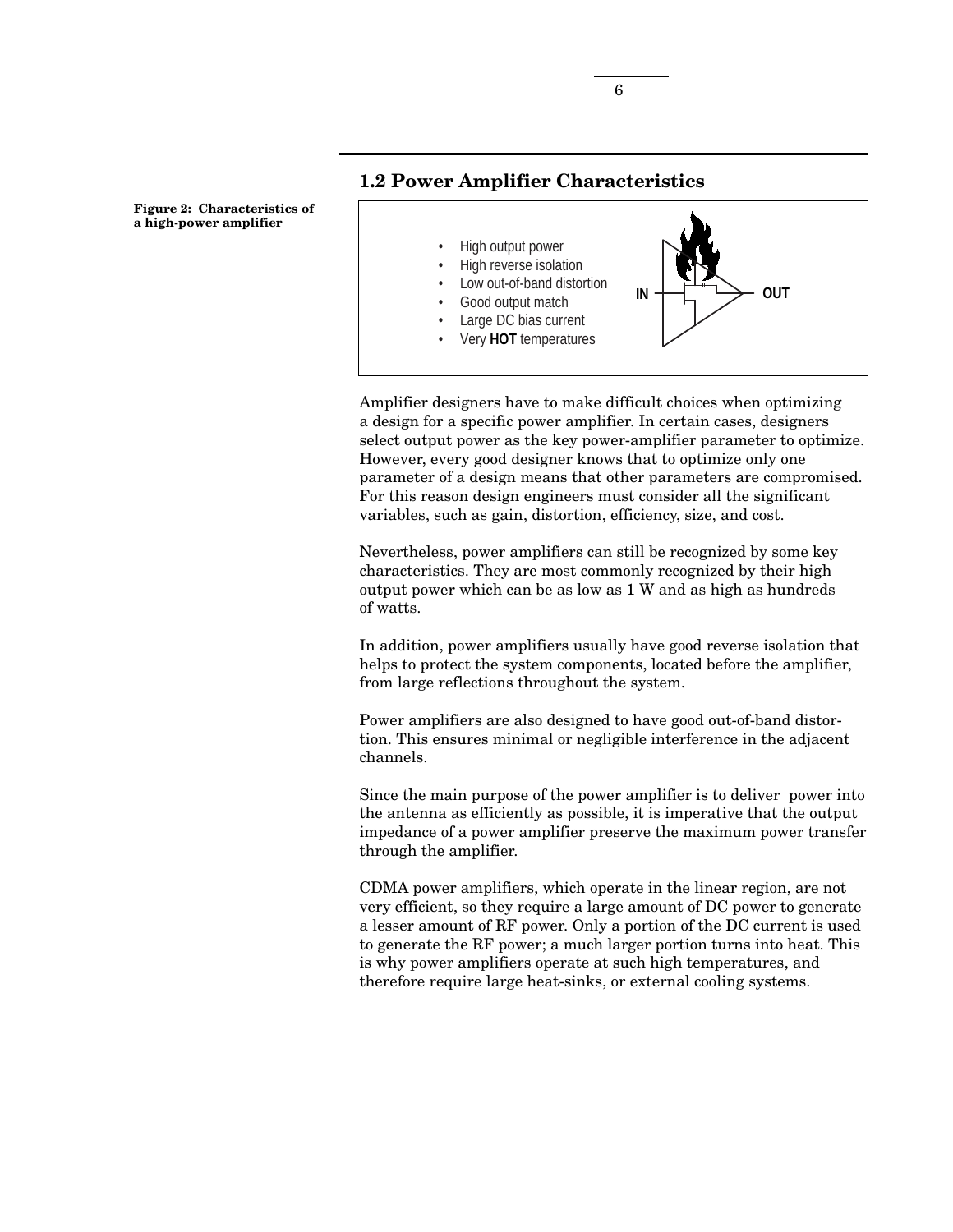| 1.3 Common CDMA base station amplifier |  |
|----------------------------------------|--|
| requirements                           |  |

Output power 8 - 45 W Gain 30 - 40 dB Gain flatness  $\left| \pm 0.5 \text{ dB} \right|$ Input match 1.2 to 1

Group delay  $4 \text{ ns } \pm 2 \text{ ns}$ 

Adjacent channel power ratio (ACPR)

Frequency ranges 824 - 894 MHz, 1810 - 1870 MHz, 1930 -

1990 MHz, and so forth.

vendor specific but typically better than system specs: < 45 dBc  $@ \pm 885 \textrm{ kHz}$ offset,  $<$  60 dBc  $@$   $\pm$ 1.98 kHz and  $\pm$  2.25

**Figure 3: Typical requirements for CDMA base station amplifiers**

| Figure 3 is a table summarizing the key requirements for a CDMA     |
|---------------------------------------------------------------------|
| base station amplifier such as frequency range, maximum transmit    |
| power, and gain. These specifications are typically set by the base |
| station manufacturer, and can differ from manufacturer to manufac-  |
| turer depending upon their system design.                           |

kHz offsets

New applications are placing more stringent demands on current designs requiring amplifiers to have attributes such as smaller size, higher gain, better gain flatness, less distortion, and higher output power. Developments such as multi-carrier power amplifiers (MCPAs) place additional demands on CDMA amplifier designs.

These specifications illustrate the tighter tolerances being placed on common parameters, as well as new specifications being required such as group delay and adjacent-channel-power ratio. These requirements place new demands on the test instrumentation for full characterization.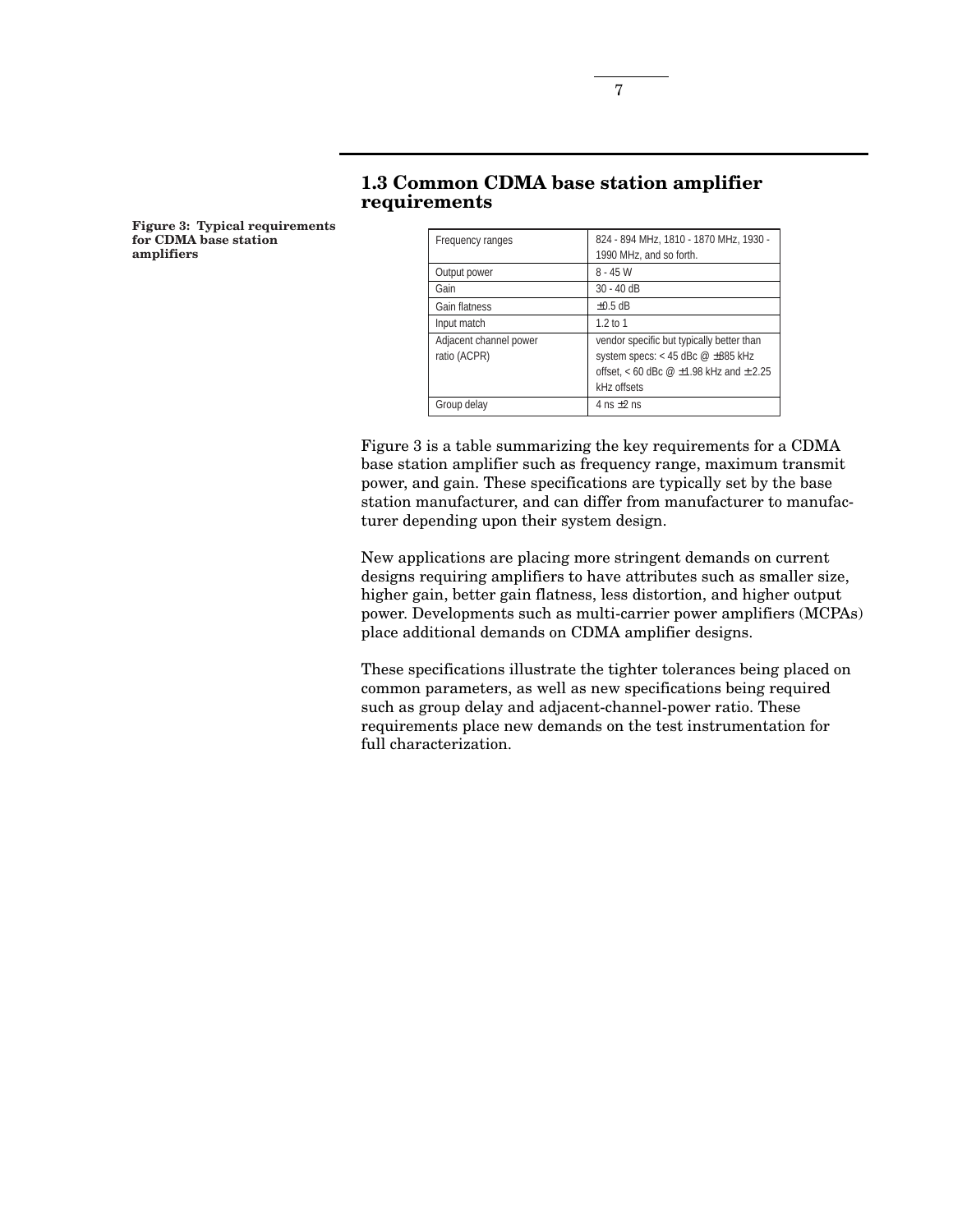Spectrum Analyzer or Vector Signal Analyzer **Digitally** Modulated Source **E4433B 250 kHz to 4.0 GHz Menus** 든 **4.000 000 000 00 GHz AMPLITUDE** ි **CLOCK More Inc. Preset Local More** AUT  $\Box$ 888 888 Vector Network Analyzer n. Power Meter & Sensor(s) 8 88 88  $\odot$ ക

### **2.1 Stimulus response measurements**

The complete characterization of the linear and non-linear behavior of amplifiers is achieved with stimulus response measurements.

Network-analysis measurements use a CW signal as the stimulus that is swept over frequency or power. A vector network analyzer is used to accomplish this task. In this case, both the source and receiver are in the same instrument.

Certain non-linear measurements require a separate source and receiver. The source must provide a more complex stimulus. For example, multitone or broadband-noise signals are used for some intermodulation-distortion measurements. Digitally-modulated signals are required for adjacent-channel-power and spectral-regrowth measurements. The receiver for this type of measurement is typically a spectrum analyzer or vector signal analyzer.

Power meters are an integral part of any test setup due to their exceptional accuracy in measuring output power.

## **2.2 Network analyzer requirements**

When selecting a network analyzer, it is best to take into account the following guidelines:

1) It is necessary to have complete amplitude control of the RF source to deliver a wide range of output power, while still maintaining excellent power flatness versus frequency.

2) The raw (uncorrected) test port match must be good (return loss > 20 dB). This requirement is necessary to maintain high measurement accuracy and repeatability.

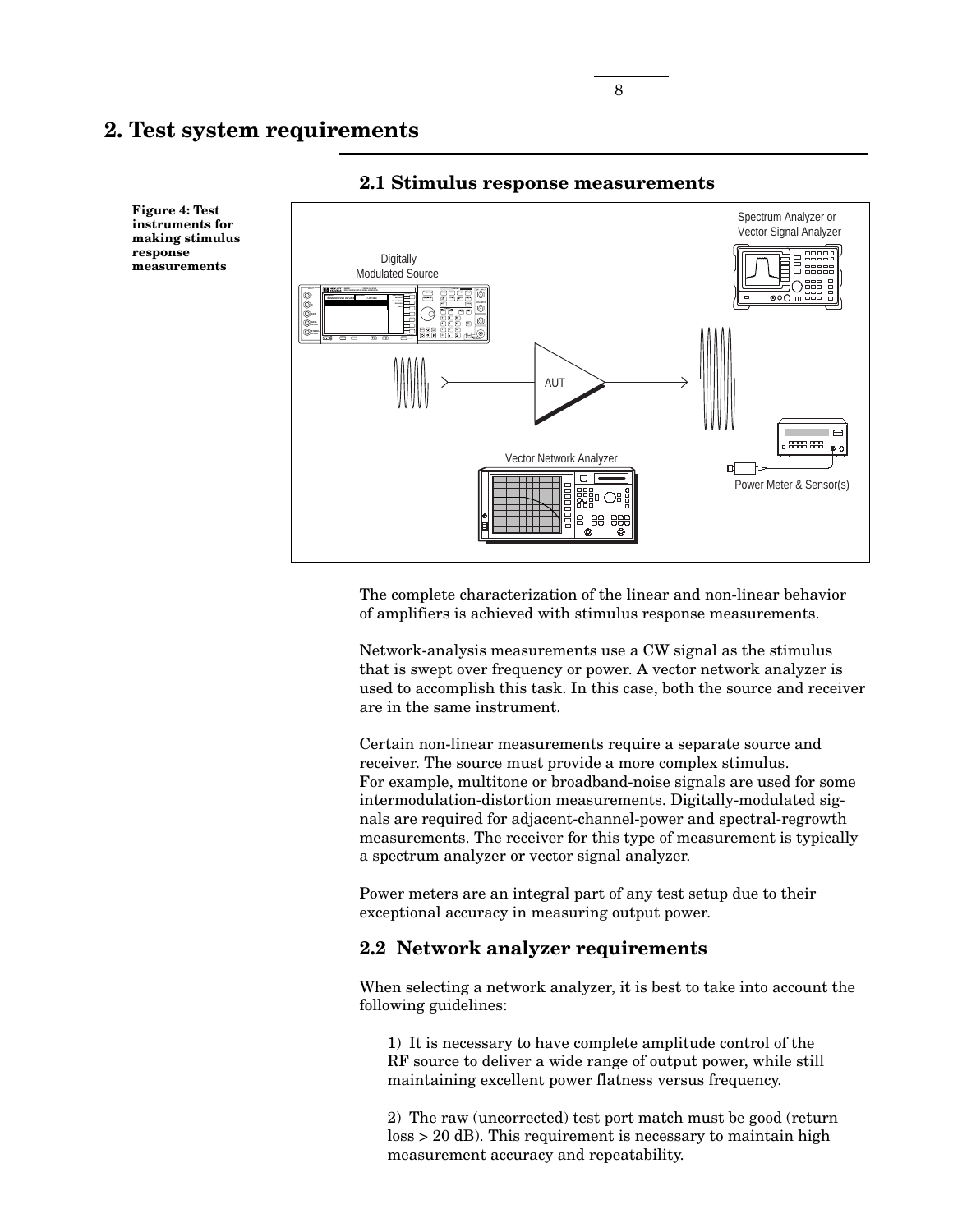3) The system receiver must be capable of handling high outputpower levels, while still maintaining excellent receiver linearity. These two requirements ensure that the receiver can safely handle the high power levels and still maintain accuracy for the low-level signals that occur during calibration.

Another important consideration for testing amplifiers with network analyzers is the detector type. There are two basic modes of detection for network analyzers: broadband and narrowband. The broadband mode uses diode detectors and does not provide phase information. The narrowband mode uses a tuned receiver and does provide phase information. It also provides more dynamic range, less noise, and reduced sensitivity to measurement errors caused by harmonic and other spurious signals.

When measuring CDMA base station amplifiers, narrowband mode should be used to achieve the most accurate and repeatable measurements.

### **2.3 High-power considerations**

Testing high-power amplifiers is unique because the power levels required for testing are often beyond the measurement range of the test instruments.

Power amplifiers typically require high-input levels in order to characterize them under conditions similar to actual operation. Similarly, the output level is also large when tested close to actual operating conditions.

Ensuring an appropriate input level and not exceeding the compression and damage level of the test instruments are the two main concerns when testing high-power amplifiers:

To provide high-input power to the amplifier under test (AUT), it may be necessary to insert a booster amplifier in the input path. The booster amplifier should be selected with enough gain and output power to boost the input signal to the desired level. It should also be a very linear (Class A) amplifier, operating in its linear region, so as not to contribute any additional signal distortion.

To reduce the high output-power level from the AUT to a level that can be safely handled by the test equipment, it is required that an external high-power coupler or a high-power attenuator be installed at the output of the amplifier. Care should be taken when selecting this component to ensure that its power-handling capability is adequate.

To make accurate measurements, additional concerns or considerations include calibration and thermal issues: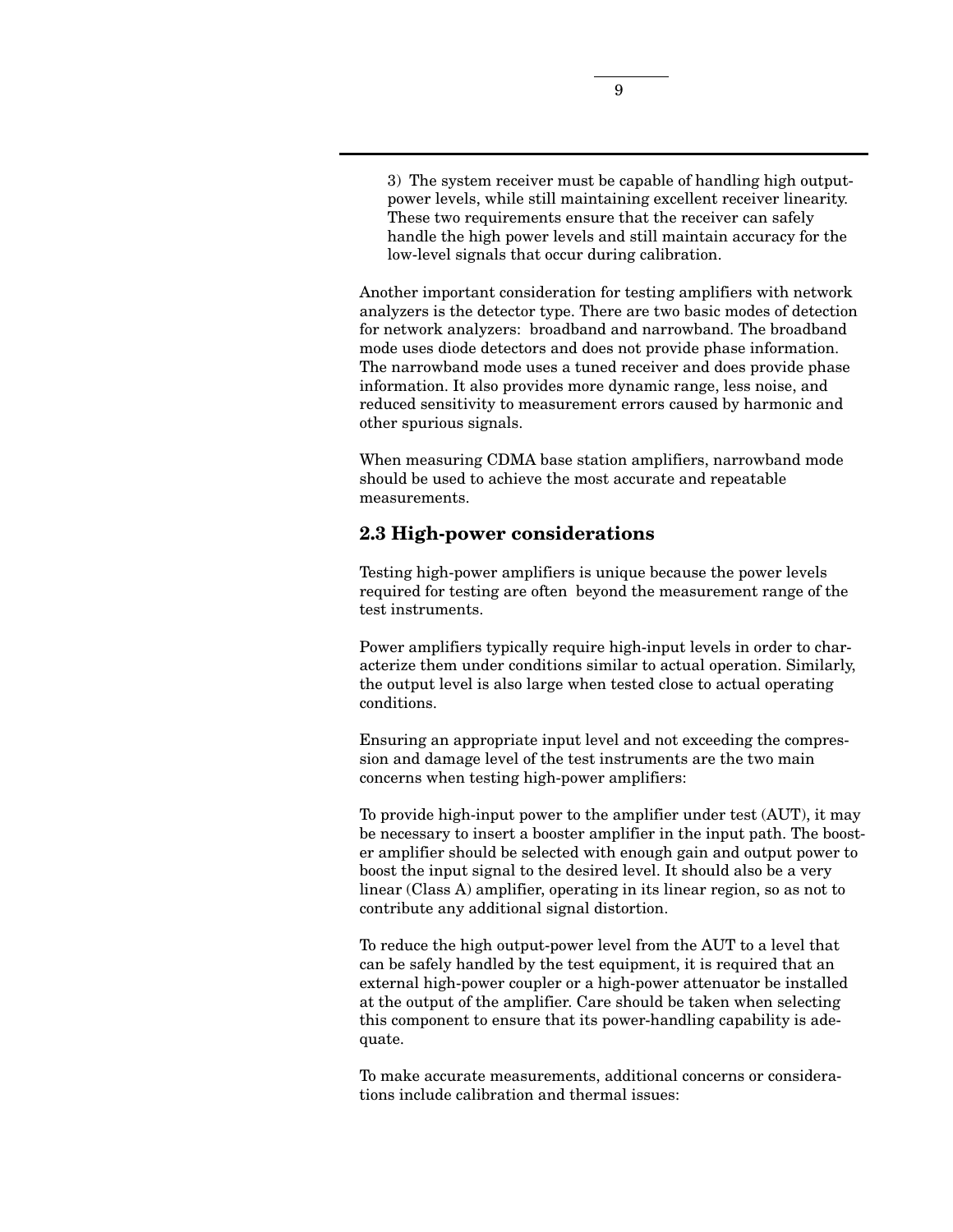The frequency-response effects of the attenuators and couplers must be considered since they are part of the test system. It is important to select components that provide the best raw match possible. Proper calibration techniques should be used to remove or minimize the effects of the external hardware in the system.

When calibrating the extra attenuation added after the amplifier, the input levels to the receiver may be low during the calibration cycle. The power levels must be significantly above the noise floor of the receiver for accurate measurements. Vector network analyzers are recommended for high-power applications since their noise floor is typically <–90 dBm, and they exhibit excellent receiver linearity over a wide range which also improves measurement accuracy.

Thermal considerations during the measurement should also be considered for accurate measurements. For example, when testing highpower amplifiers the load used on the output coupler must be able to absorb the power delivered by the amplifier under test. Most loads designed for small-signal use can only handle up to about one watt of power. Beyond that, special loads that can dissipate more power must be used. The temperature of the load should be allowed to stabilize if its impedance characteristics change significantly versus temperature. The amplifier itself may behave very differently at various temperatures, so the tests should be done when the amplifier is at the desired operating temperature.

# **2.4 Typical test setups**

Choosing the appropriate test system configuration for making network analysis measurements depends upon the types of measurements that will be made and the desired accuracy.



**Figure 5: Network analysis configuration for forwarddirection measurements**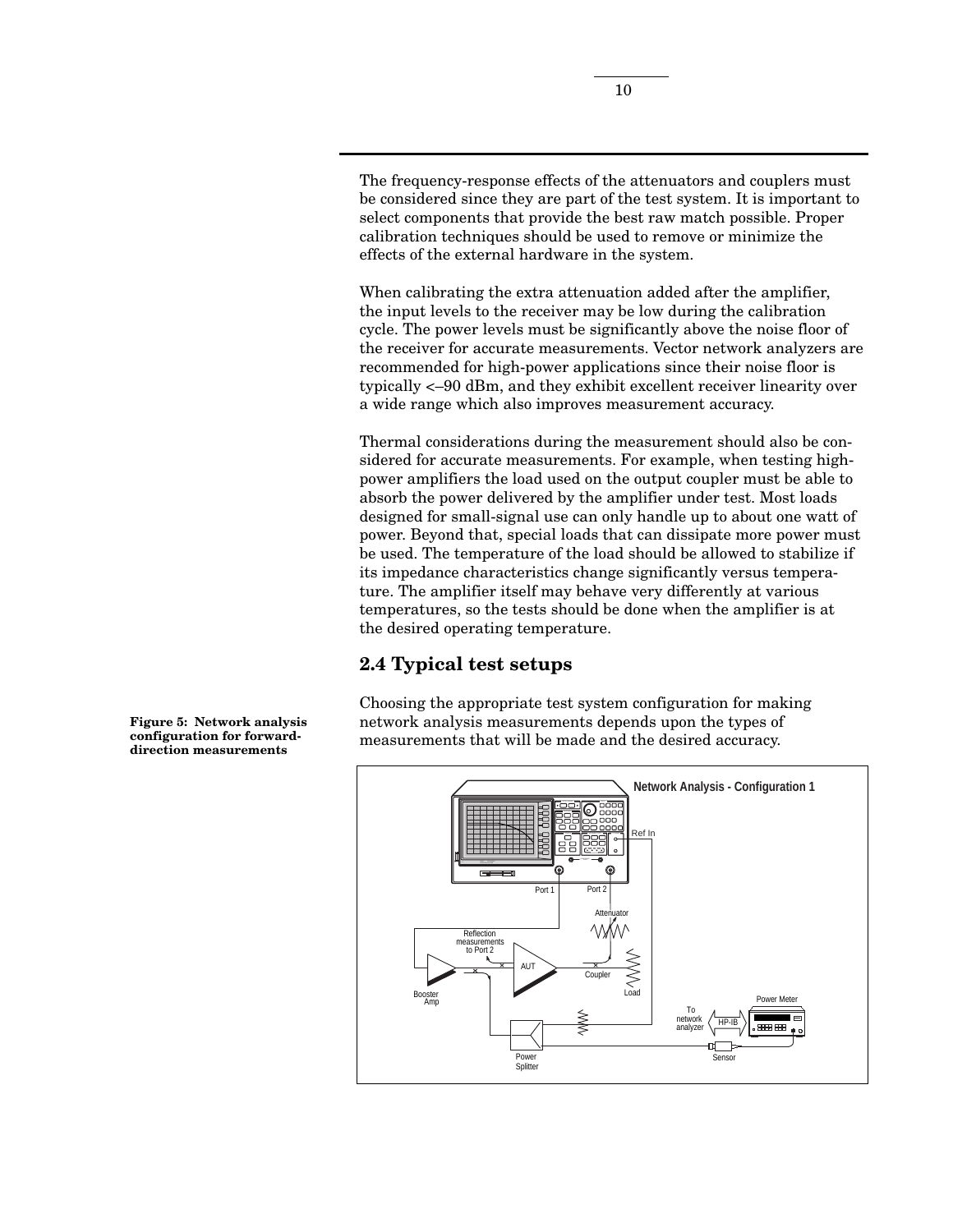The configuration shown in Figure 5 can only make forward-direction measurements, both transmission and reflection. Reflection measurements are made by adding a coupler and connecting the reflectioncoupled arm to Port 2. (The unused coupler should be terminated with a  $Z_0$  load when not connected to the instrument.)

Measurement uncertainty is improved by using a network analyzer that allows the user to bypass the standard test set and externally couple the reference signal after the booster amplifier, rather than before (as would be the case with a standard test set).

For transmission measurements, the simplest calibration is a response calibration. This removes the booster amplifier's frequency response from the measurement (by ratioing), but does not remove ripples caused by mismatch between the AUT and the test system.

A power-meter calibration increases the accuracy of the response calibration by correcting the power level before calibrating. A power meter accurately measures the input-power level and relays this information to the network analyzer. The network analyzer can then correct its power level accordingly, thereby eliminating any frequency-response ripple that may occur due to mismatch at the input of the AUT.

For reflection measurements, a one-port calibration is recommended which removes the major sources of systematic errors.

The HP 8753E vector network analyzer is an excellent choice for testing power amplifiers using Configuration 1. It covers the frequency range of 30 kHz to 3 GHz with an option to extend the frequency range to 6 GHz. Option 011 provides a separate RF output port so that both transmission *and* reflection measurements can be made without any reconnections.



**Figure 6: Network analysis configuration for forward and reverse measurements**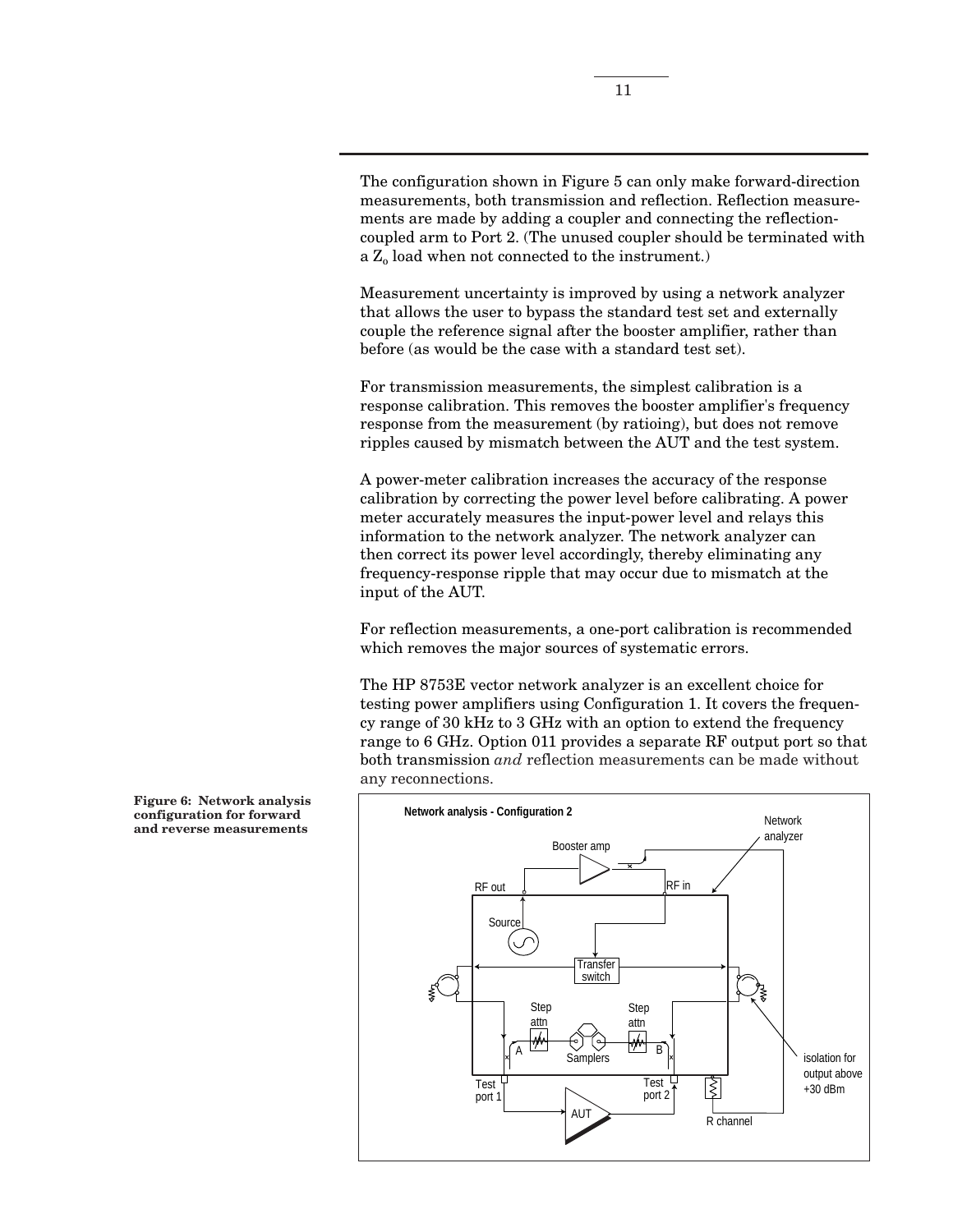If both forward *and* reverse measurements are required, the configuration shown in Figure 6 can be used. This also provides higher accuracy since full two-port calibration can be performed.

In this configuration, the standard test set is modified so that highpower measurements can be made in both the forward and reverse directions. Modifications to the internal test set are typically options that the manufacturer can include with the analyzer.

Features that allow reverse direction and higher power levels to be measured include:

1) Access to the RF path between the source and the transfer switch. The source signal is amplified and then switched between Port 1 or Port 2. Forward and reverse high-power measurements can now be made.

2) Direct access to the 'R', or reference, channel as in the first configuration, allowing for improved accuracy.

3) Direct access to the RF path between the transfer switch and the test ports. This allows addition of high-power isolators to protect the transfer switch.

4) Step attenuators between the couplers and the samplers on the A and B channels. These reduce the signal to an optimum level for the receiver.

The HP 8720D family of vector network analyzers with Option 085 is ideal for making both reflection and transmission measurements in the forward and reverse directions without having to make multiple AUT connections. It is tailored for testing power amplifiers using Configuration 2, and covers the frequency range of 50 MHz to 13.5, 20, or 40 GHz.1



**Figure 7: Test configuration for in- and out-of-channel measurements**

1. See reference 3 for more information on the other network analysis configurations.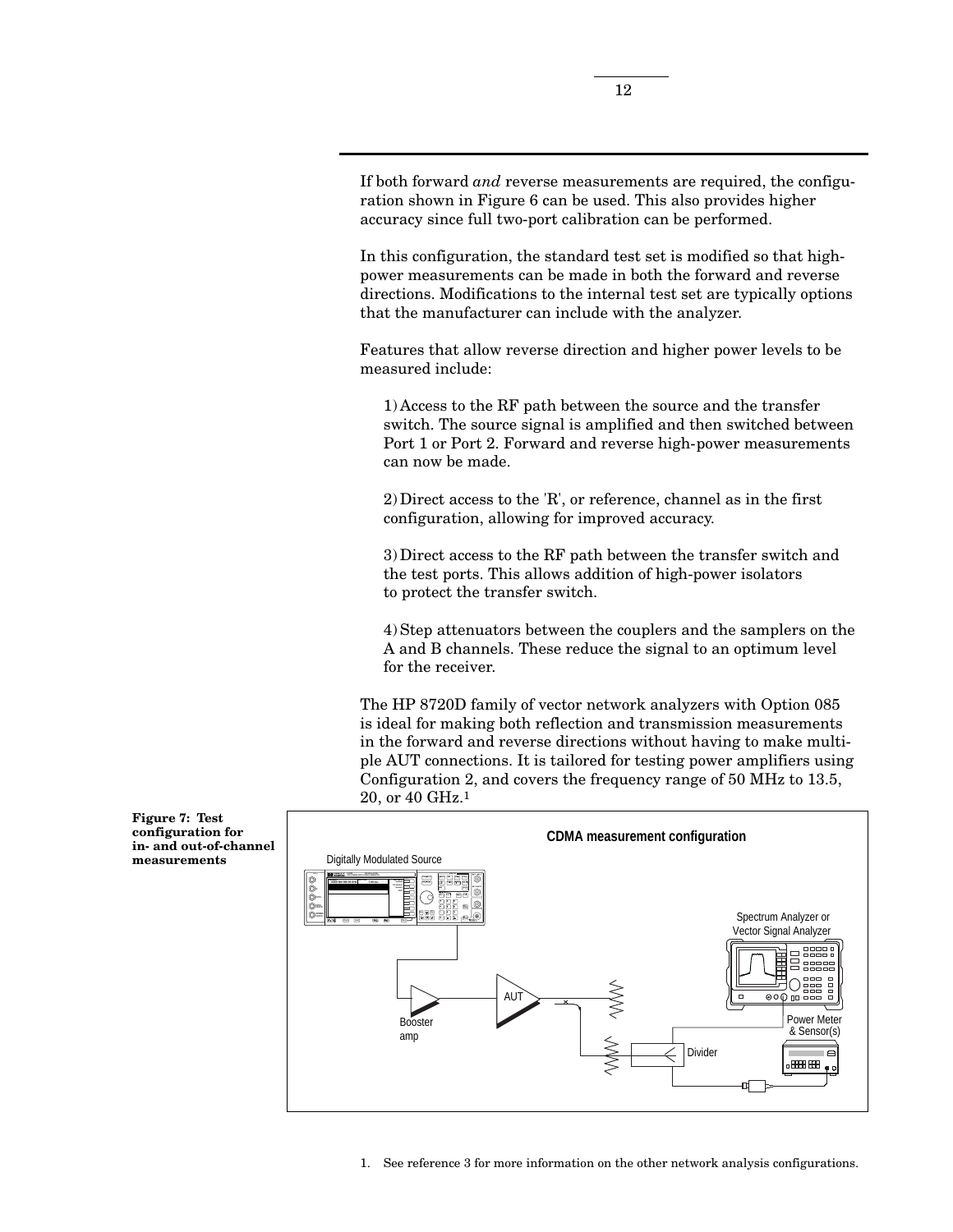When making CDMA measurements that require a separate source and receiver, the configuration shown in Figure 7 is used. In this case, some additional hardware is necessary.

A coupler in the input path (not shown) allows a CDMA signal to be injected into the system when needed. A divider in the output path allows analyzing the output signal on a variety of receivers such as a power meter, spectrum analyzer, or vector signal analyzer.

The key measurements made with this configuration include inchannel tests such as output power and occupied bandwidth, and out-of-channel tests such as harmonics and intermodulation distortion.

# **2.5 Digital signal generator requirements**

When choosing a CDMA signal generator there are several requirements to consider. Coverage of the frequency range of the amplifier is, of course, the first requirement.

When making in-channel tests, the key requirement for the signal generator is waveform quality. This provides a spectrally correct CDMA signal within the 1.23 MHz channel bandwidth.

When making out-of-channel tests, the key requirement for the signal generator is that it has excellent adjacent-channel-power performance. In order to meet the stringent spectral-regrowth specifications placed on CDMA power amplifiers, it is important that the signal generator is not contributing any adjacent-channel interference to the measurement.

To test the amplifier under real-world conditions, the signal generator must provide a realistic CDMA signal. The specification in IS-97 states that an appropriate signal for emulating real-world CDMA includes one pilot, sync, and paging channel and six traffic channels with specified power levels. Depending upon the data and specific traffic channels selected, this can provide a signal with a crest factor of up to 14 -15 dB.1 A generator which allows selection of different Walsh-coded channels, power levels, and data is important for fully characterizing the base station amplifier.

The HP ESG-series digital signal generators offer an excellent source for CDMA base station amplifer testing. These sources provide pre-loaded waveforms which simplify CDMA signal generation. For example, the specified 9-channel waveform with pilot, paging, sync and 6 traffic channels is already pre-loaded into the generator. In addition, precise signal statistics, such as individual Walsh-coded channel-power levels, can be generated to optimize measurement accuracy.

<sup>1.</sup> See reference 1. for a detailed discussion on how the crest factor, or peak-to-average ratio, affects distortion measurements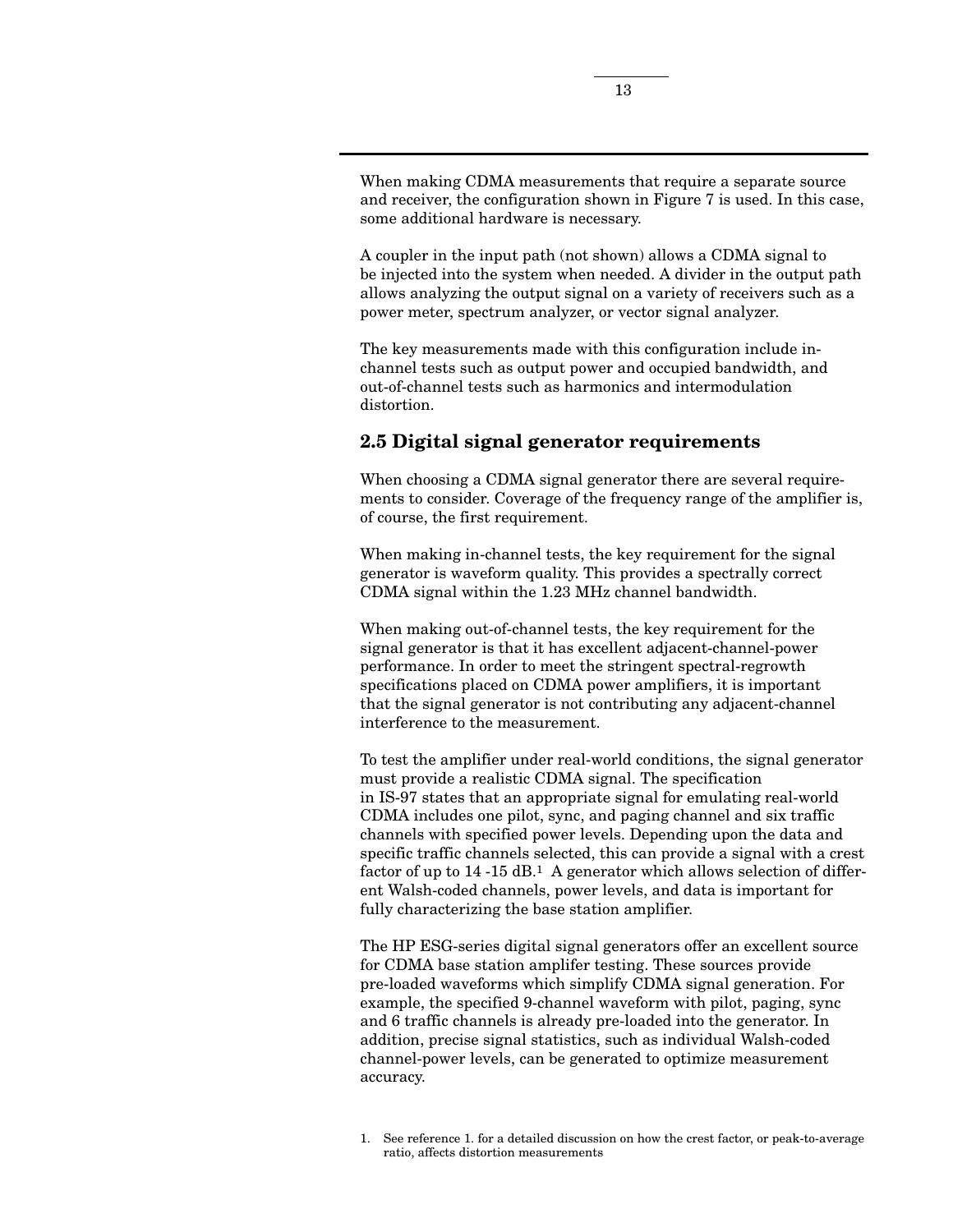Another CDMA signal generator available from HP is the HP Multi-Format Communications Signal Simulator (MCSS). This is a very versatile solution, offering multicarriers (both CW and digitally-modulated signals), as well as noise-power ratio (NPR) measurements for use in testing multicarrier amplifiers (MCPAs).

# **2.6 Signal analyzer requirements**

As with the digital signal generator, the most important requirements for the signal analyzer are frequency range and performance. Accuracy, repeatability, and dynamic range are the key performance parameters.

The ability of the analyzer to measure the adjacent-channel power or spectral regrowth is determined by its dynamic-range performance. IS-95 CDMA system requirements, using a 30 kHz resolution bandwidth, are  $-45$  dBc at  $\pm 885$  kHz offset and  $-60$  dBc at  $\pm 1.98$  kHz offset. Base station amplifier specifications are typically better than this.

It can also be very important, even in R&D, that the measurements be fast and easy to make. This allows the R&D engineer to focus on his or her amplifier design rather than the test equipment and measurement details. Downloadable software programs provided for the analyzers can make complicated CDMA measurements much easier and do not require the user to write his or her own programs.

An analyzer with the flexibility to change parameters such as integration bandwidths, mask limits, or frequency offsets can allow for testing a variety of amplifier designs. Analyzers with sophisticated error and signal quality analysis capabilities make troubleshooting quick and easy.

HP spectrum analyzers that can be used to make in- and out-ofchannel measurements include the HP 8590 E-series and HP 8560 E-series. The HP 8590 E-series spectrum analyzer has a measurement personality available specifically for CDMA, providing one-button measurements (HP 85725C). If higher performance is required, the HP 8560 E-series spectrum analyzer provides higher dynamic range, lower noise floor, and better accuracy than the HP 8590 Eseries. These analyzers require manual (or control through external PC) power calculations and settings.

For the highest versatility in the R&D environment, the HP 89441A provides numerous error and signal-quality-analysis results for troubleshooting amplifier designs.

## **2.7 Power meter requirements**

The requirements for the power meter and sensors are fairly straightforward. Frequency range that covers both cellular and PCS CDMA is the first concern.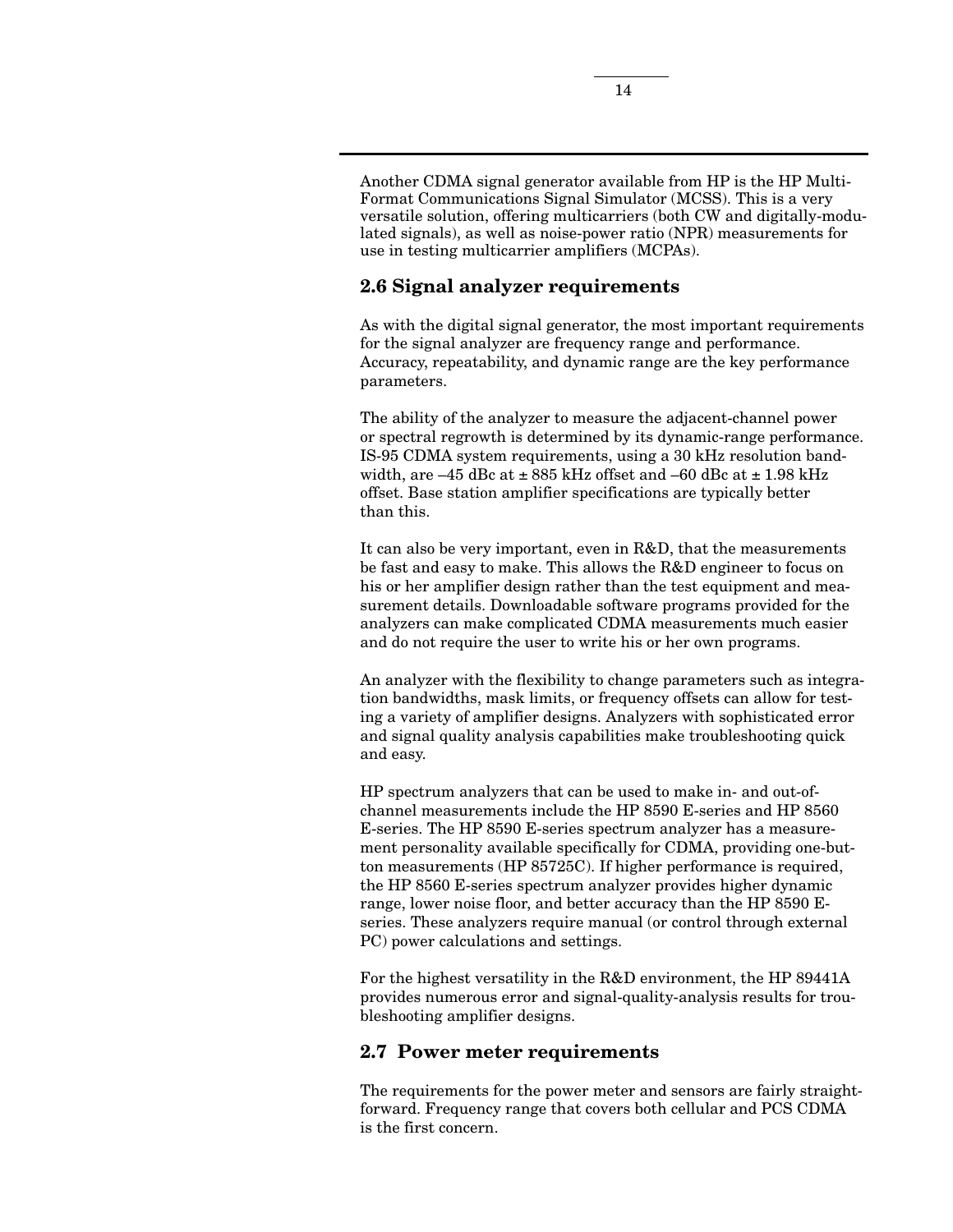For high-power amplifiers, it is also important that the power sensor has the appropriate power-measurement range for the amplifier's expected output power.

In terms of power accuracy, a power meter has the best performance of any other test equipment. It is also necessary for improving accuracy for some network-analysis measurements.

Using a dual-sensor power meter allows monitoring both the input and output power of the amplifier under test. This gives you the ability to make CDMA gain measurements (as opposed to CW gain measurements made with a network analyzer) by ratioing the input and output power.

Depending upon which sensor is used, the HP EPM 442A dualchannel power meter can measure from –70 dBm to +44 dBm at frequencies from 100 kHz to 110 GHz. The HP ECP E18A power sensor has a wide dynamic range  $(-70$  dBm to  $+20$  dBm) over the frequency range of 10 MHz to 18 GHz.

Now that you have read about the basic test-system architectures and the requirements for the various pieces of test equipment, the actual measurements made on CDMA base station amplifiers will be presented. In addition to describing the measurements, included is a brief description of some of the Hewlett-Packard test equipment that can be used.

# **3.1 Pulsed-RF and pulsed bias**

This section covers testing techniques that use pulsed bias and pulsed RF to test unpackaged devices that lack sufficient heatsinking to be run continuously. Pulsed testing is common for on-wafer measurements of RF amplifiers.



Pulsed-RF network analysis allows you to study the behavior of the power amplifier when stimulated with a burst of RF energy.

**and test instruments**

**3. Measurements**

**Figure 8: Pulsed-RF network analysis**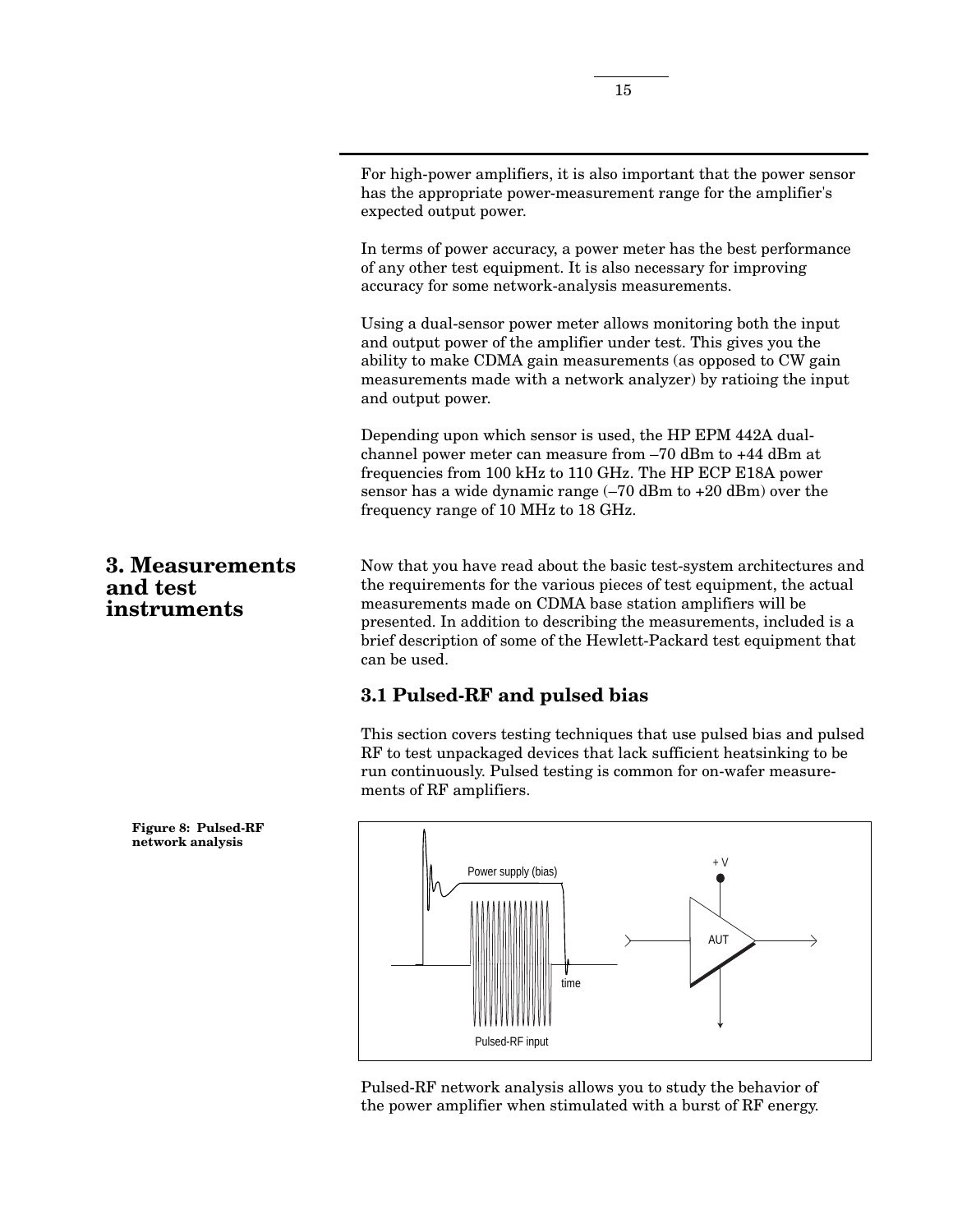When testing high-power amplifiers that are not yet packaged, it is often necessary to apply the RF input just long enough to make the measurement, but not long enough to cause the temperature of the device to rise too much. Many of these amplifiers would burn-up if tested with a continuous RF input at the desired amplitude level, since adequate heatsinking is usually unavailable at the wafer or chip stage. Testing with low-power levels is often unacceptable since it may not accurately predict the results under large-signal operation. Using pulsed-RF stimulus allows measurements to be made with high input and output powers, which more closely simulates the actual operating environment of these high-power amplifiers.

Pulsed-RF testing is often further complicated by the additional need for a pulsed bias. Many unpackaged devices cannot be run with continuous RF input or bias current. For this situation, a high-speed low-inductance bias switch is used at the output of the power supply. A slightly wider pulse than that used to modulate the RF signal modulates the DC power supply. The bias is turned on a short time before the pulsed-RF signal appears, and is turned off shortly after the pulsed-RF signal disappears. The bias pulse needs to be applied early enough to allow overshoot and ringing of the supply to settle before pulsing the RF. Typically, a trade-off must be made between power-supply voltage, current, and duty cycle, because of the maximum power a pulsed-bias supply can deliver.

HP's solutions for pulsed-RF testing are the HP 85108L (45 MHz to 2.3 GHz) and HP 85108A (2 to 20 GHz) network analyzer systems. These systems can handle high CW power: up to 50 W for the HP 85108L and 20 W for the HP 85108A, and up to 100 W peak power.

Additionally, fully configured, customized systems are available for single-connection, multiple-measurement applications, which allow full characterization of the entire range of linear and non-linear amplifier behavior.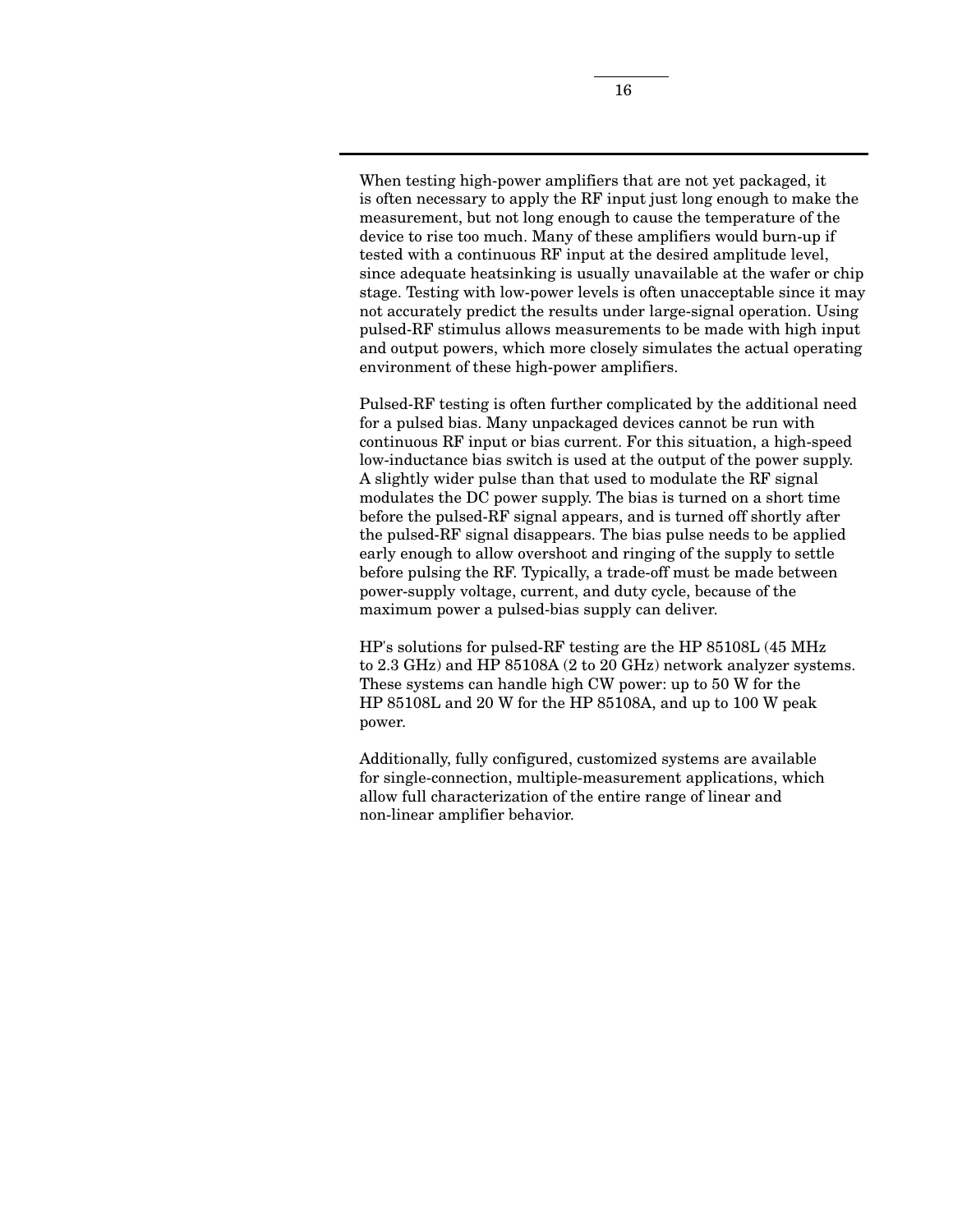# **3.2 Load-pull analysis**

Load-pull analysis can be used to optimize the design of a power amplifier. Under large-signal conditions the AUT output parameters change as a function of the drive level and load impedance. In order to measure these "large-signal S-parameters" versus drive level, the input power and load impedance is varied while the output parameters are measured.



Power amplifiers are unique in that their input and output impedance can vary versus the input RF level and the output load impedance. Characterization of this very non-linear phenomenon is accomplished by load-pull techniques.

The fashion in which the output impedance shifts as a function of output power is unpredictable and renders small-signal  $S_{22}$  measurements useless for predicting large-signal operation. Therefore, a loadpull measurement is required at each power level and frequency of interest.

Load-pull analysis:

1) Measures amplifier output impedance for a given load condition.

2) Measures optimum load impedance for maximum power transfer at any input RF power level.

3) Measures non-linear as well as linear amplifier behavior.

4) Measures amplifiers under large-signal operating conditions.

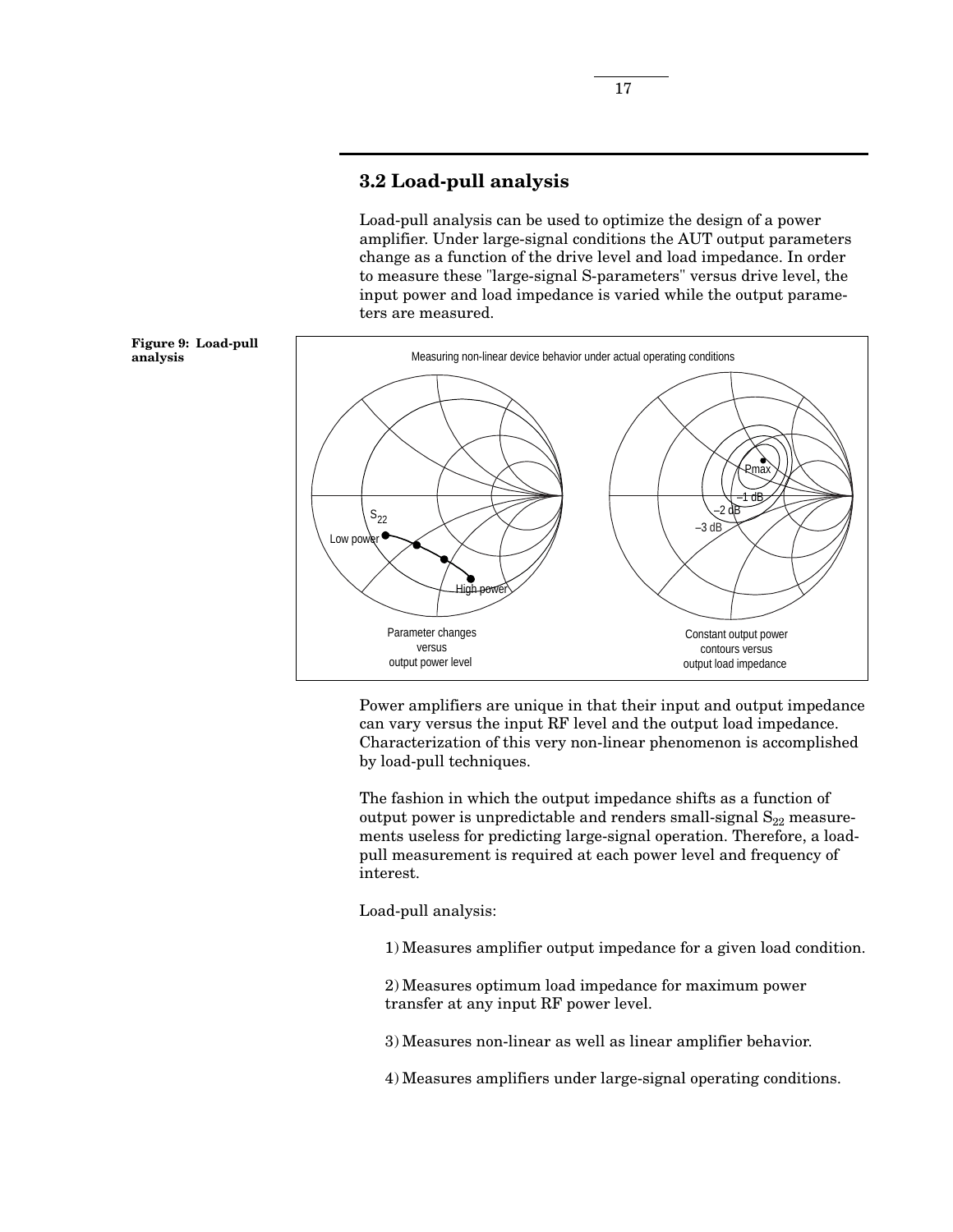The most common result of a load-pull measurement is a series of constant output-power contours (not always circular), plotted on a Smith chart which represent all possible output impedances. A loadpull measurement is required at each power level and frequency of interest, since the output contours are sensitive to these variables for most high-power amplifiers. The output-power contours shown are with a constant input power level and frequency.

With the many measurements to be made, it is important that a load-pull-measurement system be easily configured and provide fast measurements.

Hewlett-Packard Company and ATN Microwave, Inc. have teamed to develop several load-pull systems which are completely integrated and specified to support large- and small-signal characterization. Fully configured turn-key systems offer the ultimate in ease-of-use and performance.

# **3.3 Network analysis**

Stimulus-response measurements which measure transmission and reflection parameters using a CW swept source are typically made using a network analyzer, and are therefore referred to as networkanalysis measurements.

### **3.3.1 Transmission measurements**



Transmission measurements are the ratio of the transmitted signal to the incident signal. The swept-frequency transmission measurements commonly made on CDMA power amplifiers include gain and phase, gain flatness, group delay, and isolation (reverse transmission). These measurements cover linear and non-linear behavior, and are scalar (magnitude only) and vector (magnitude and phase) quantities.

**Figure 10: Network analysis transmission measurements**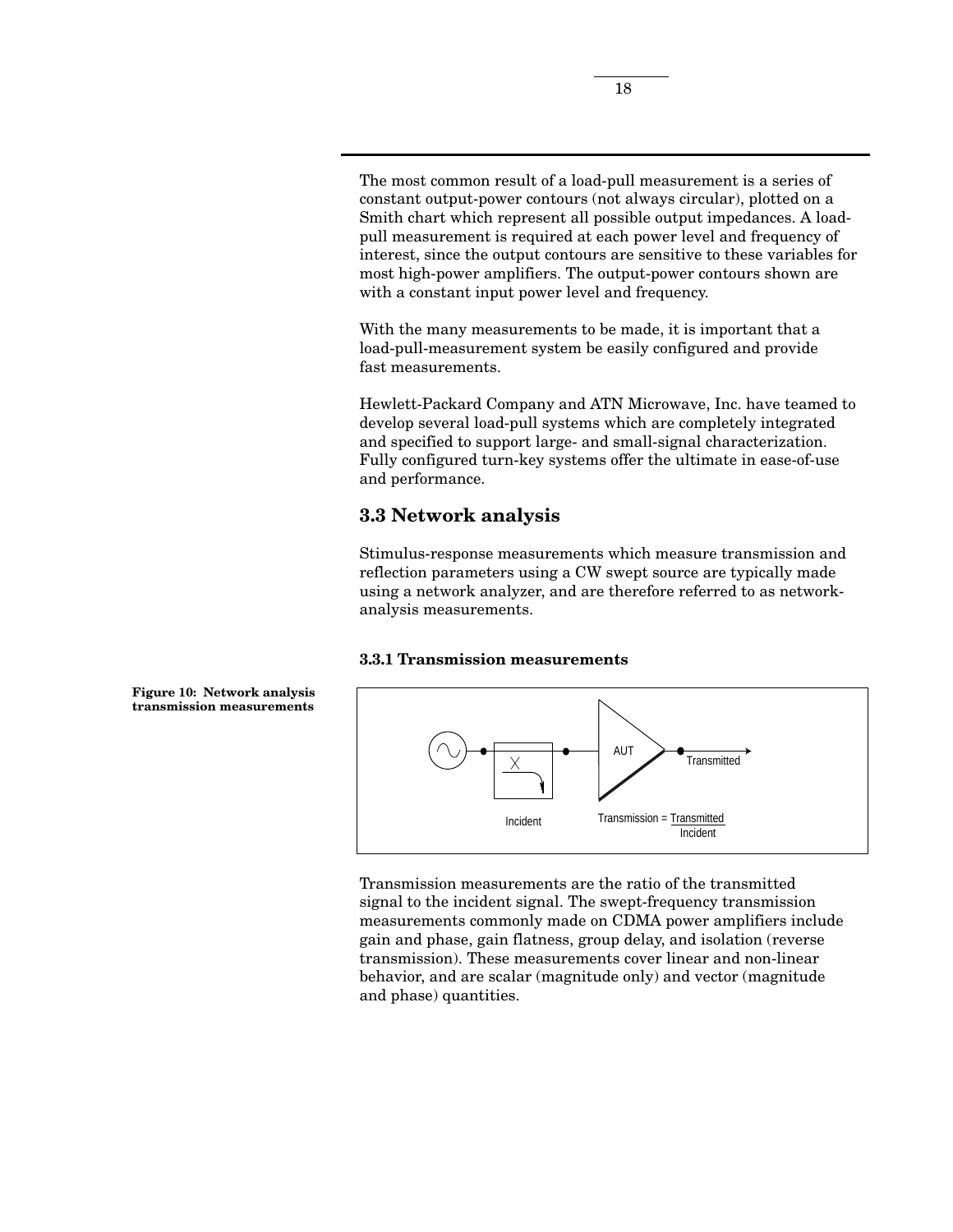

RF amplifier gain is defined as the ratio of the output power an amplifier delivers to a  $Z_0$  load, to the input power delivered from a  $Z_0$ source, where  $Z_0$  is the characteristic impedance of the system. Using S-parameter terminology, this is called  $S_{21}$ .

Gain can be calculated as the difference between the output and input power levels when they are expressed in logarithmic terms such as dB.

Amplifier gain is most commonly specified as a minimum value over a specified frequency range, assuming that input and output signals are in the amplifier's linear operating range. Since variations in the frequency response of the amplifier can cause signal distortion, gain flatness is often specified as how much the gain varies over the specified frequency range.

Shown in Figure 11 is the gain of an amplifier from 100 to 1500 MHz. The marker shows the gain at 890 MHz. This amplifier's gain and flatness are specified only from 890 to 915 MHz, as measured on the right. The marker-statistics function shows the mean, standard deviation, and peak-to-peak values of gain over the specified frequency range of the amplifier.

CW gain, as shown here, is an important amplifier test, particularly for alignment purposes. Another important gain measurement is CDMA gain. This requires using a digitally-modulated source and a broadband power sensor. Most CDMA base station amplifiers have a specification for CDMA gain.

#### **3.3.1.1 Gain and flatness**

**Figure 11: Gain and flatness measurements**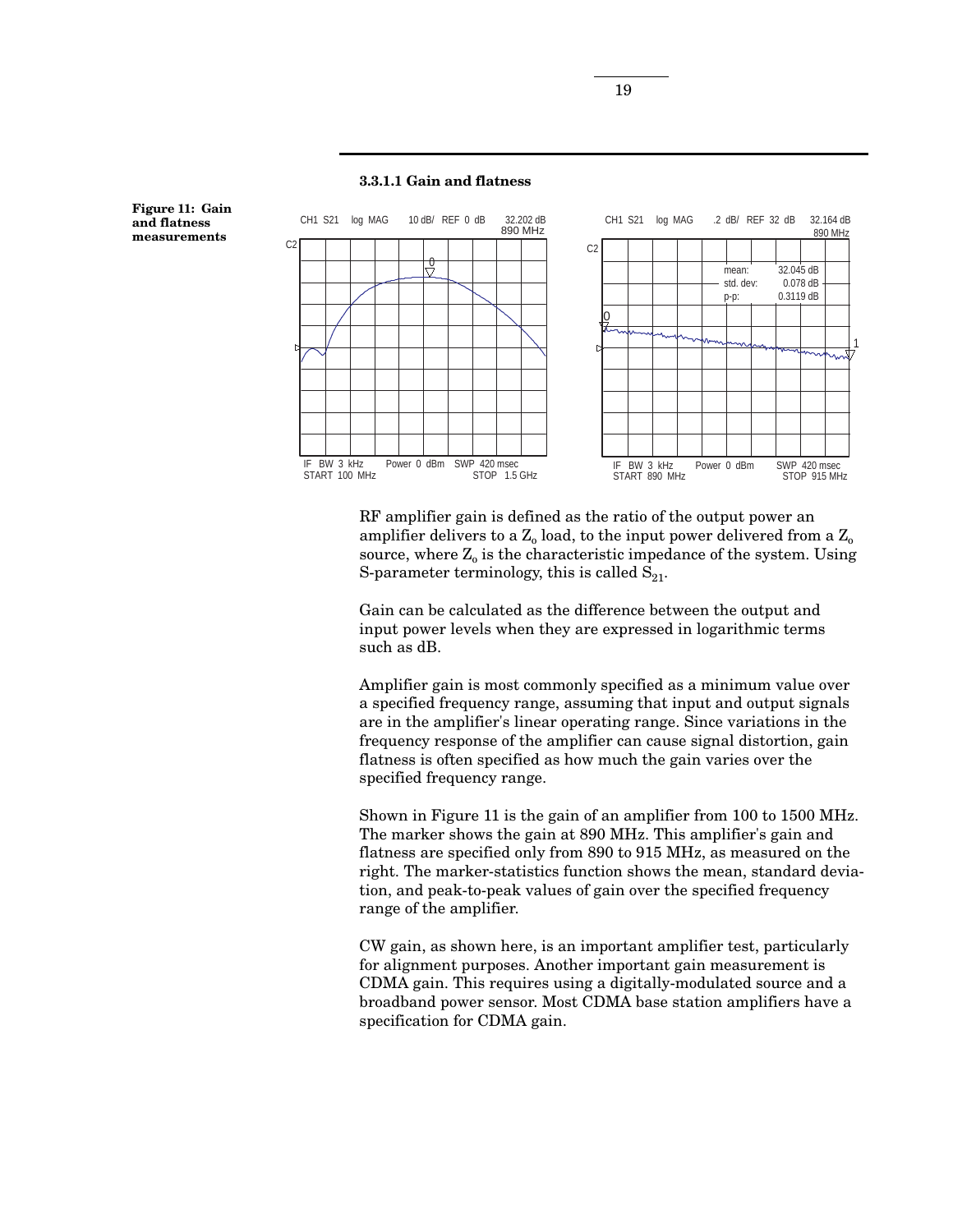### **3.3.1.2 Phase**



Gain and gain flatness are both magnitude-only measurements. Phase measurements, or more importantly, deviation from linear phase, must be made using a vector network analyzer. This measurement is equivalent to measuring insertion phase of a filter. The phase responses of amplifiers are usually better behaved than those for filters. Ideally, phase shift through the amplifier is a linear function of frequency to ensure distortionless transmission of signals. Another way of saying this is that the phase versus frequency trace is a straight line, with the slope proportional to the electrical length of the device. In actual practice, this is usually not the case, and a method for determining the deviation from linear phase is required.

The electrical-delay feature internal to the network analyzer can be used to effectively subtract electrical delay from the measured data, in order to flatten the displayed trace. This allows the vertical resolution to be increased, thereby providing a more accurate measurement of the deviation from the average straight-line phase measured through the amplifier. This deviation measurement provides insight to the phase non-linearities (phase distortion) of the amplifier, and can be specified as one of the amplifier's parameters.

Another way of expressing this phase distortion is by measuring or specifying the group delay of the amplifier.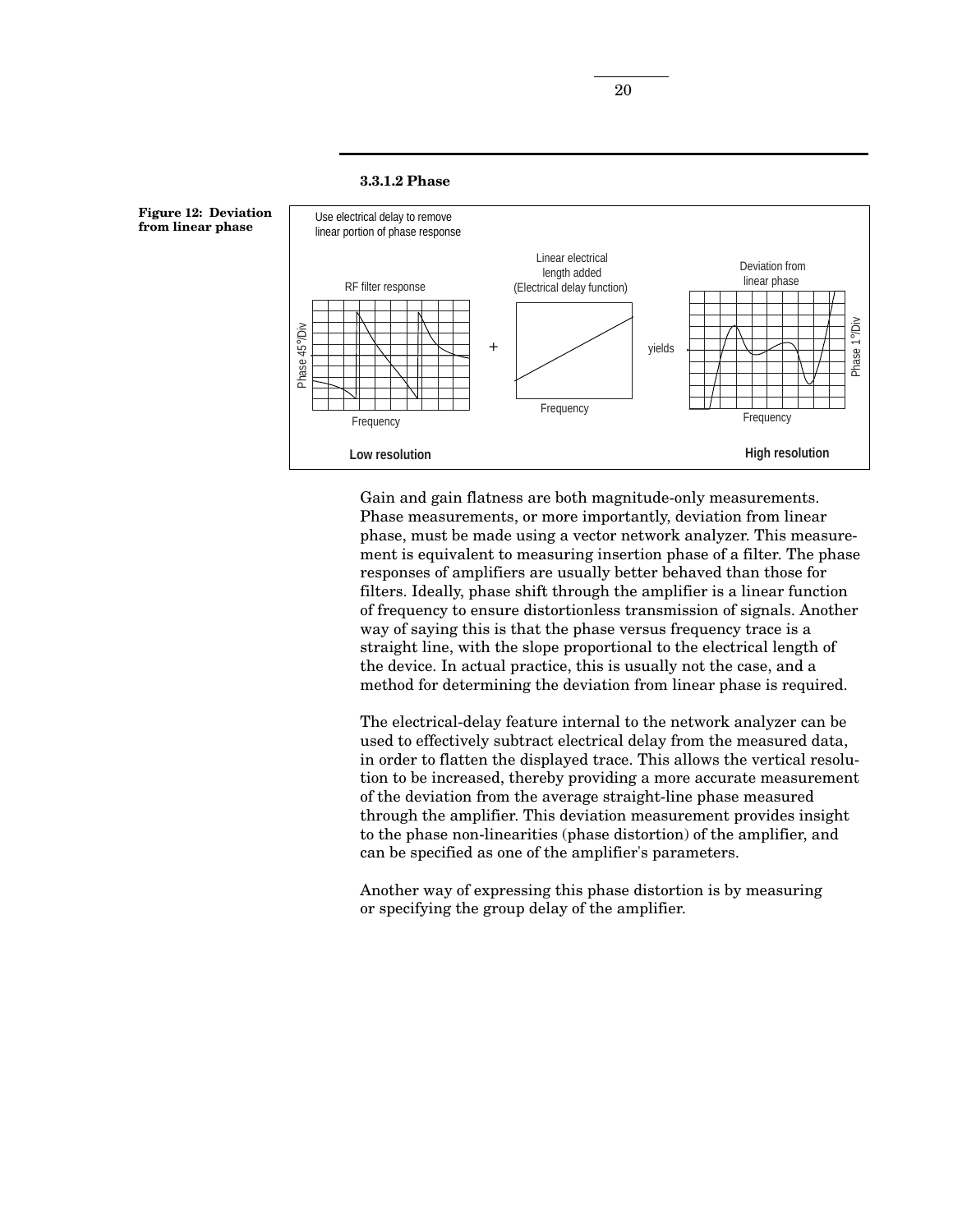



Group delay, like deviation from linear phase, is a measure of amplifier phase distortion. It is a common specification for communications amplifiers. Group delay is the actual transit time through an amplifier at a particular frequency, and is defined as the negative of the derivative of the phase response with respect to frequency. A perfectly linear phase response produces a flat group delay.

Vector network analyzers calculate group delay from the phase versus frequency information using a "phase slope" method. This method computes the slope of the phase trace between two closely spaced frequencies. The only limitation of this technique is that the frequency spacing between any two adjacent points must be kept small enough to guarantee that the phase difference between those points is less than 180 degrees. This condition ensures that accurate results will be displayed. The frequency spacing used in the calculation is the total frequency span divided by the number of trace points, and is also called the measurement aperture.

Changing the aperture, or frequency spacing, affects both the noise and resolution of the measurement. A wider aperture has lower noise but less resolution, whereas a narrower aperture provides more resolution but has higher noise. The important thing to remember is that for comparison of group delay data, or when specifying group delay, it is imperative to also know or specify the aperture used for the measurement.

**Figure 13: Group delay calculation**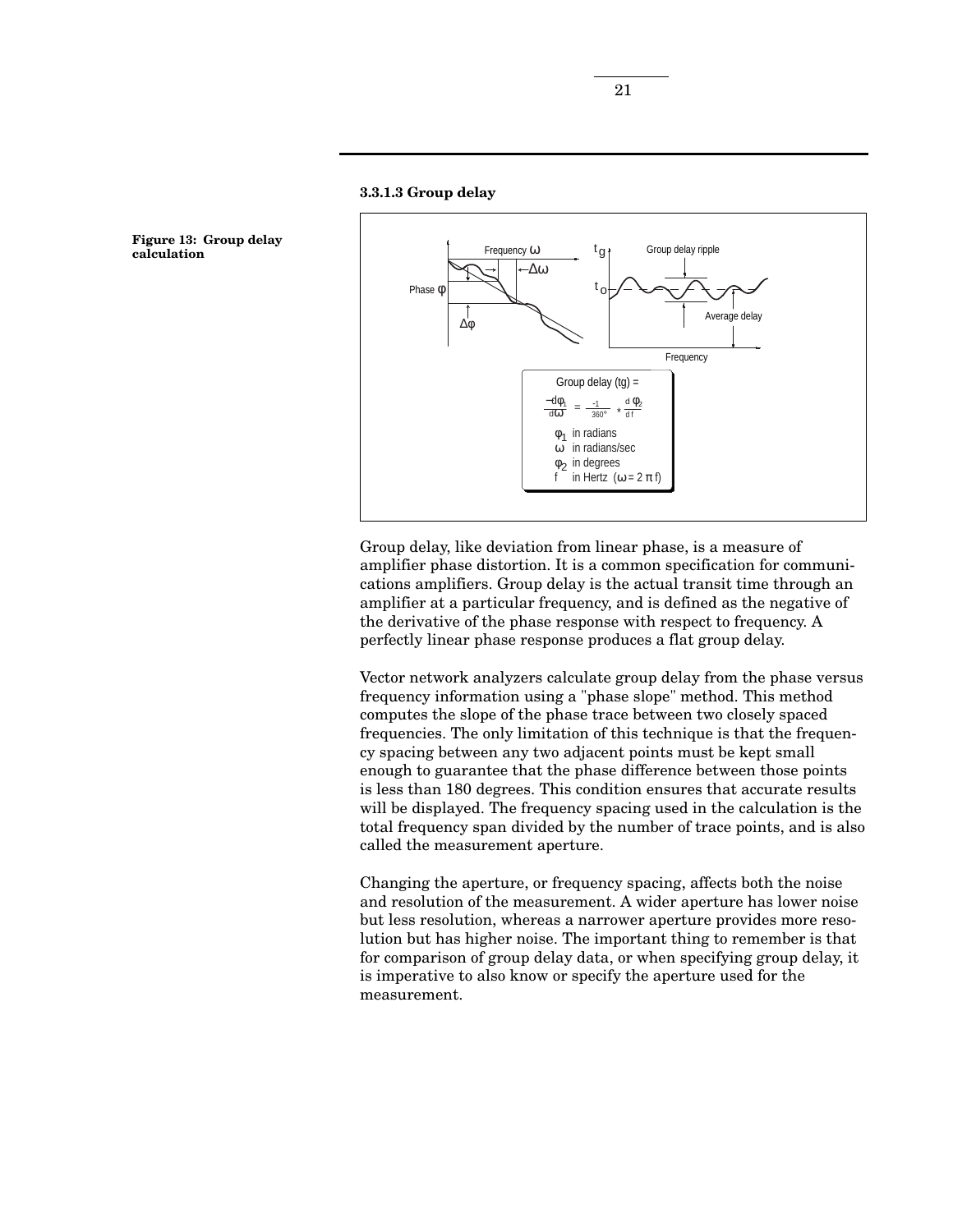

Specifying a maximum peak-to-peak value of phase ripple is not sufficient to completely characterize a device since the slope of the phase ripple is dependent on the number of ripples which occur per unit of frequency. Group delay takes this into account since it is the differentiated phase response. Group delay is often a more accurate indication of phase distortion.

The plots in Figure 14 show that the same value of peak-to-peak phase ripple can result in substantially different group-delay responses. The response on the right with the larger group-delay variation would cause more signal distortion.

#### **3.3.1.4 Reverse isolation**



**Figure 15: Reverse isolation measurement**

**Figure 14: Group delay**

**responses**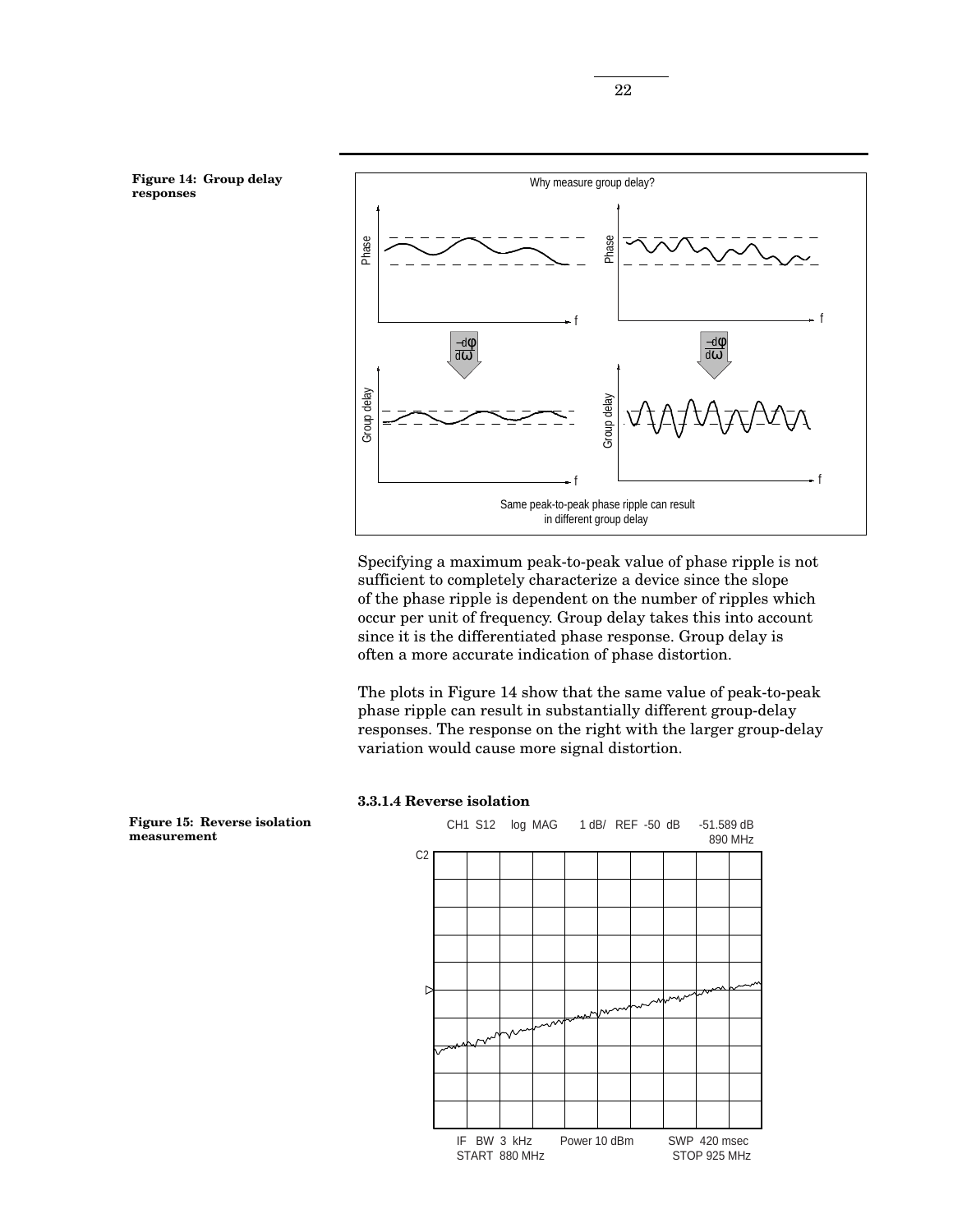Reverse isolation is a measure of amplifier transmission from output to input. The measurement of reverse isolation is similar to that of forward gain, except the stimulus signal is applied to the output of the amplifier and the response is measured at the amplifier's input. The equivalent S-parameter is  $S_{12}$ .

When using a network analyzer with a transmission/reflection test set for measuring reverse isolation, the amplifier must be disconnected and physically turned around so that the stimulus from the source port is applied to the amplifier's output. If an S-parameter test set is used, the test set will switch the stimulus to the second port, eliminating the need to disconnect and reverse the amplifier.

There are several things that can be done to improve the accuracy of an isolation measurement. Since amplifiers generally exhibit loss in the reverse direction, there is no need for any attenuation that may have been used to protect the receiver during forward transmission measurements. Removing the attenuation will increase the dynamic range and hence the accuracy of the measurement, but a new response calibration should be done for maximum accuracy. The RF source power can also be increased to provide more dynamic range and accuracy. Note that with the attenuation removed and the RF source power increased, a forward sweep cannot be done. Reducing IF bandwidth or using averaging also improves measurement accuracy, at the expense of measurement speed.

#### **3.3.2 Reflection measurements**



Reflection is the ratio of the reflected signal to the incident signal provided by the network analyzer's RF source. Typical reflection measurements include return loss, VSWR, and impedance, measured on both the input and output of the amplifier.

As with transmission measurements of amplifiers, you must pay attention to several important issues concerning the test instrumentation to ensure accurate reflection measurements.

**Figure 16: Network analysis reflection measurements**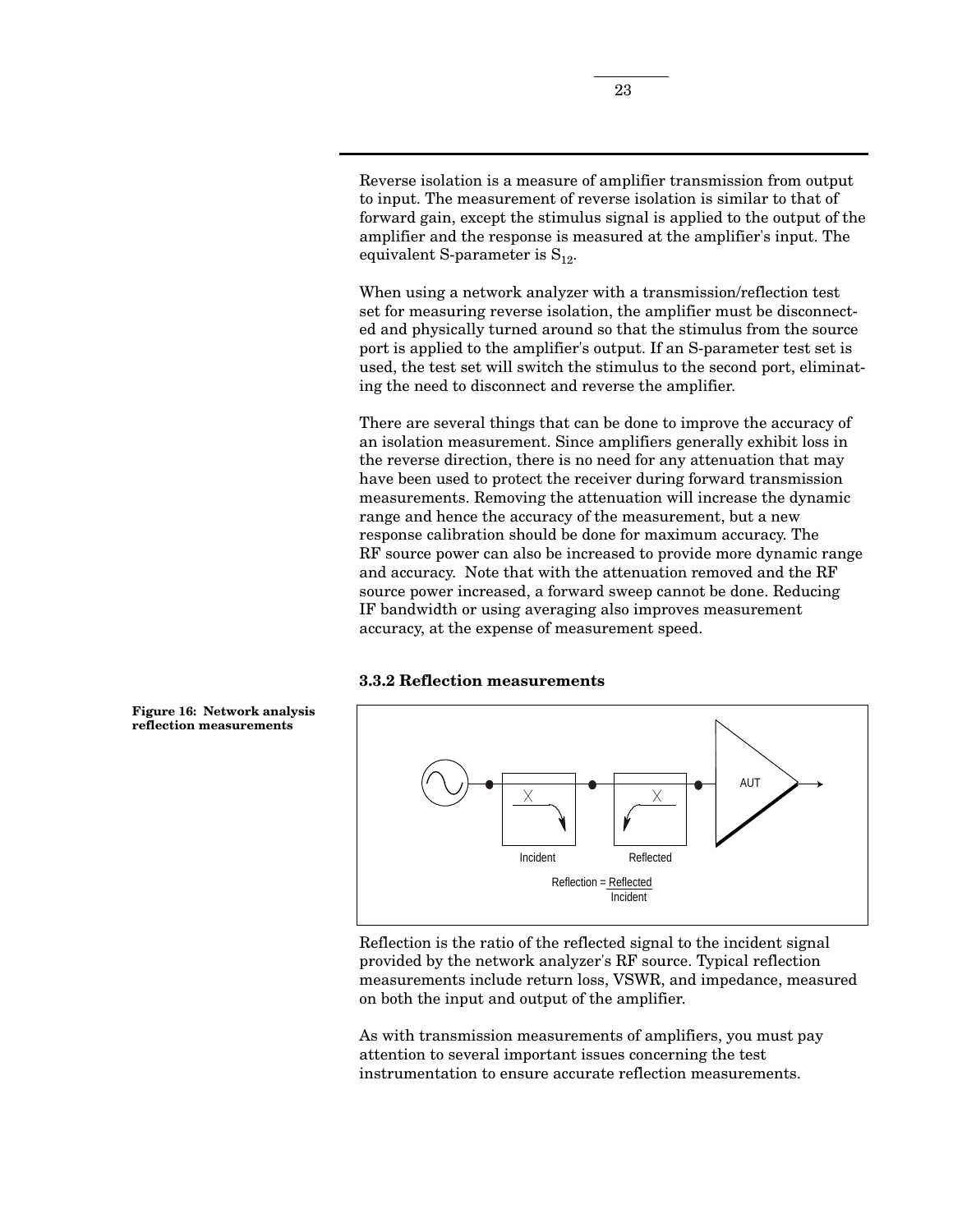When making reflection measurements, the main sources of error in the hardware are the directivity of the signal-separation components such as the input or output coupler, the source and load match, and the channel-to-channel tracking of the network analyzer. Just as for transmission measurements, proper calibration will greatly reduce the systematic effects of these parameters.

#### **3.3.2.1 Return loss/SWR**



Reflection measurements can either be magnitude-only, or include both magnitude and phase. The two common magnitude-only specifications for amplifiers are return loss (in dB), or voltage-standing-wave ratio (VSWR, or SWR for short). If  $\rho$  is the linear reflection coefficient, then SWR is equal to  $(1 + \rho)/(1 - \rho)$ , and return loss is equal to -20 log [ $\rho$ ] (a positive dB value). Return loss is also measured as 20 log  $|S_{11}|$ , which is a negative dB value (as shown in Figure 17). Physically, return loss is a measure of how far the reflected signal is below the incident signal.

The above plot shows the input-return loss of an amplifier. The measured return-loss value of –28 dB corresponds to a SWR measurement of 1.08 to 1. Modern network analyzers provide for display of both return loss and SWR.

To increase the signal-to-noise ratio of reflection measurements, the source power level can be increased above the level used for transmission measurements. Since we are not measuring at the output of the amplifier, it does not matter if the output power is high enough to cause some receiver compression. However, care should be taken to not exceed the safe input level of the network analyzer. Applying power above this level may cause damage to the input samplers or the internal transfer switch. Re-calibrating the instrument at the higher source power level is recommended.

**Figure 17: Return loss**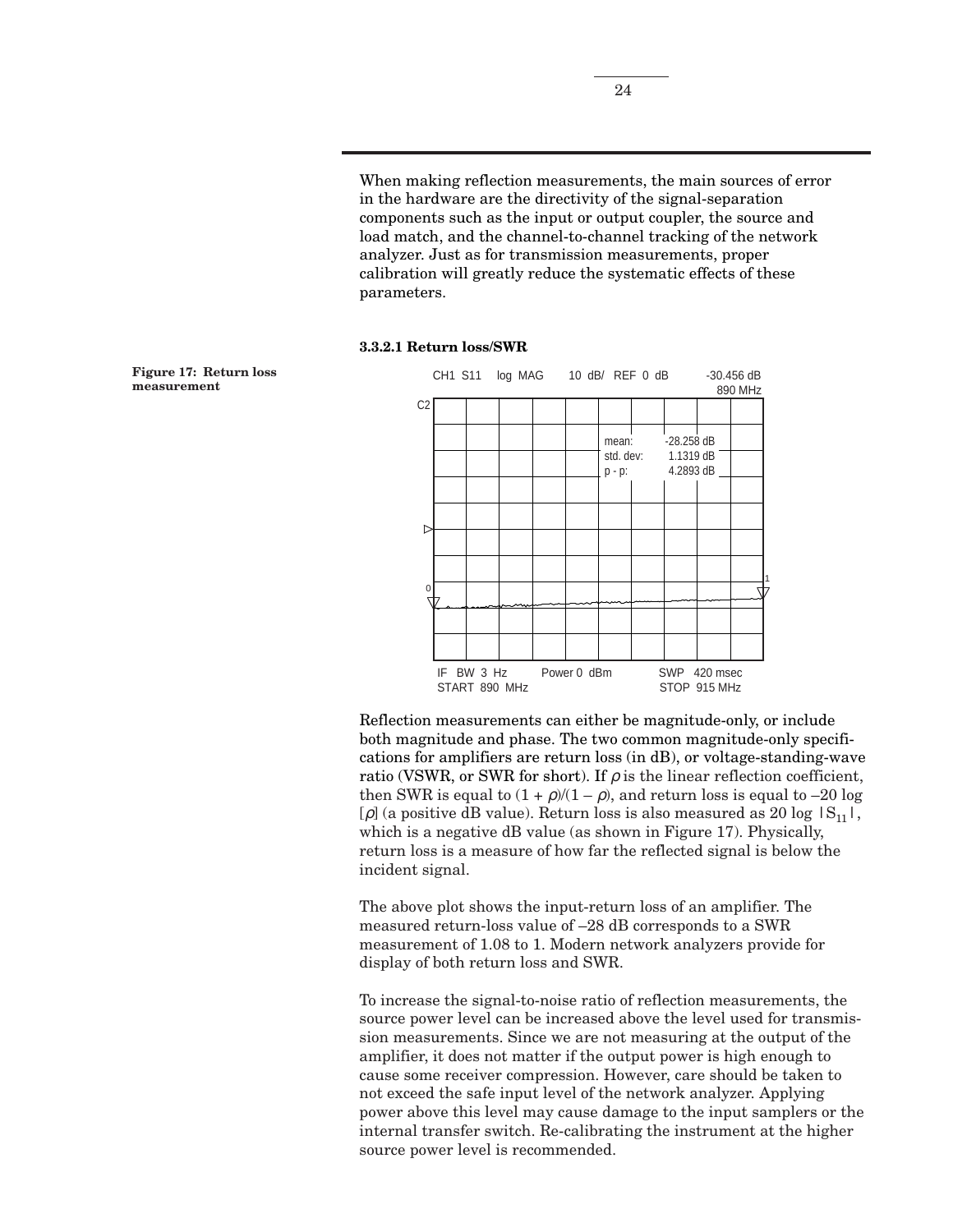

Reflection measurements can also determine the input impedance of a device. This parameter is usually expressed as  $S_{11}$ , and it is very important to know for proper impedance matching to maximize power transfer. Since we are now measuring a complex parameter, a vector network analyzer is required for this measurement. Modern network analyzers plot impedance in a Smith-chart format. Marker formats include direct readout of impedance and admittance (resistive and reactive, including equivalent inductance or capacitance), linear magnitude and phase, and log magnitude and phase.

Shown in Figure 18 is the  $S_{11}$  measurement of an amplifier with both full scale and expanded scale displays. The markers show the limits of the specified frequency range of the amplifier.





**impedance measurement**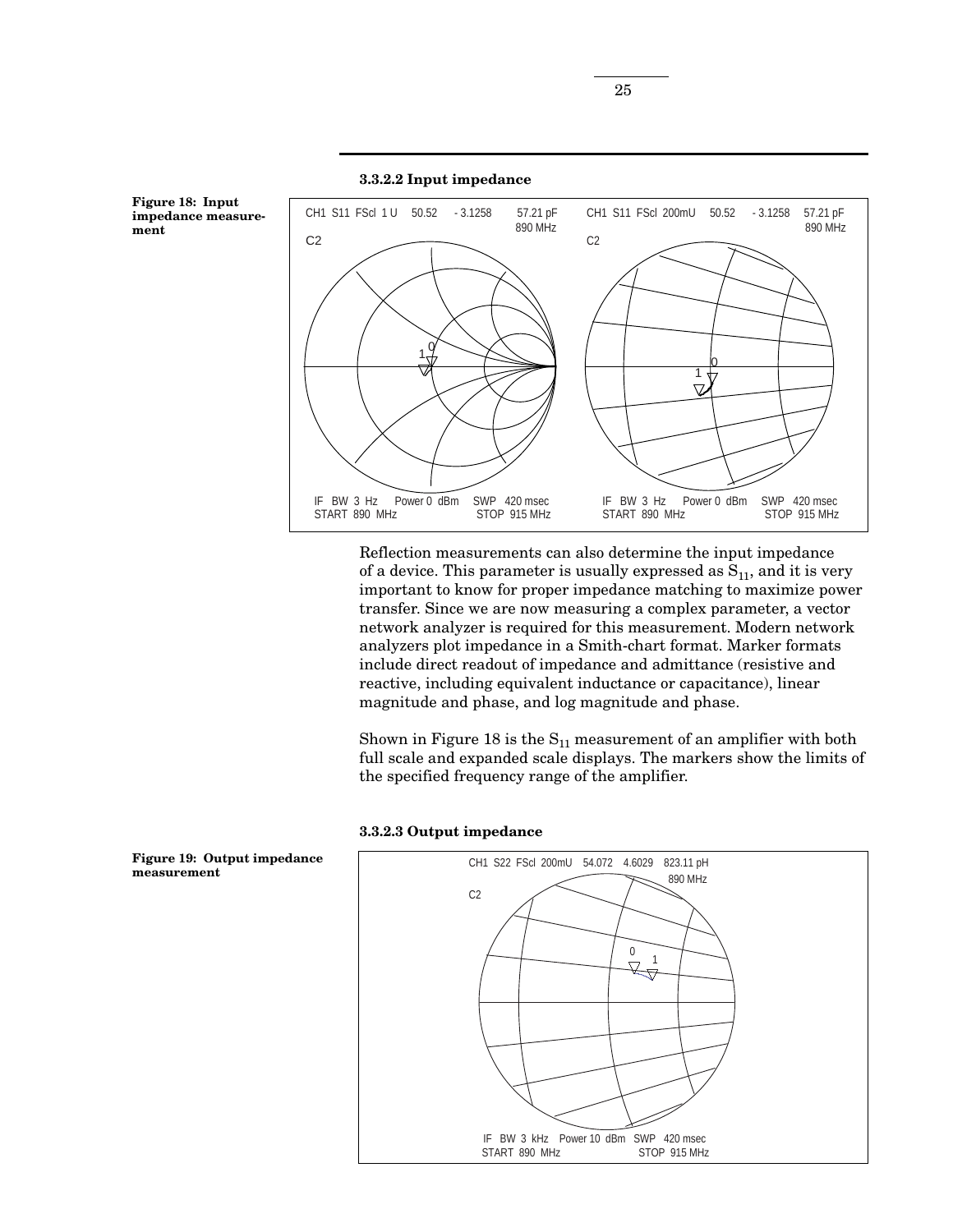Just as  $S_{11}$  can be measured, output impedance or  $S_{22}$  can also be easily measured with an S-parameter network analyzer. As in the case with reverse-isolation measurements, the RF power level applied to the output of the amplifier can be increased to improve measurement accuracy. Additionally, any attenuation which may be in place for receiver protection can be removed since the reflection measurement is made in the reverse direction. Both of these changes require re-calibration of the instrument.

More importantly though, an  $S_{22}$  measurement of an amplifier is only valid as long as the amplifier is operating in its linear operating range. Since there is no RF applied to the amplifier input during an  $S_{22}$  measurement, the output is certainly in a linear range.

When an amplifier is not operating in its linear range, the smallsignal  $S_{22}$  parameter is no longer representative of the amplifier's actual output impedance. Under these circumstances, it is necessary to measure the output impedance under these higher-power operating conditions. This type of testing has traditionally been done with loadpull techniques, as covered earlier.

## **3.4 In-channel measurements**

Stimulus-response measurements that require a separate source and receiver are shown in Figure 7 on page 12. In-channel measurements such as channel output power and occupied bandwidth are presented first.

### **3.4.1 RF-channel output power**

Measuring channel power in a digital-communications system is not as straightforward as it may seem. The standards for the different communications formats typically describe the method by which channel power should be measured. In CDMA, for example, it is specified to use a power-detection method. The implementation of this, however, is not specified. In fact, there are two ways to implement power detection.

One method is to use a voltage detector and convert to power using software. This software implementation is the most common method using traditional spectrum analyzers. The other method, which we will call the hardware implementation, can be done using either a hardware RMS power detector, or a voltage detector which then converts to power using digital hardware.

Although a power meter is a faster method, it is broadband and will therefore measure additional power outside of the channel bandwidth. A spectrum analyzer that converts to power using digital hardware is also a faster method, but has no other advantage over a traditional spectrum analyzer. For example, stability and accuracy are not improved as long as the software implementation corrects for any inherent errors that could cause degradation in these areas.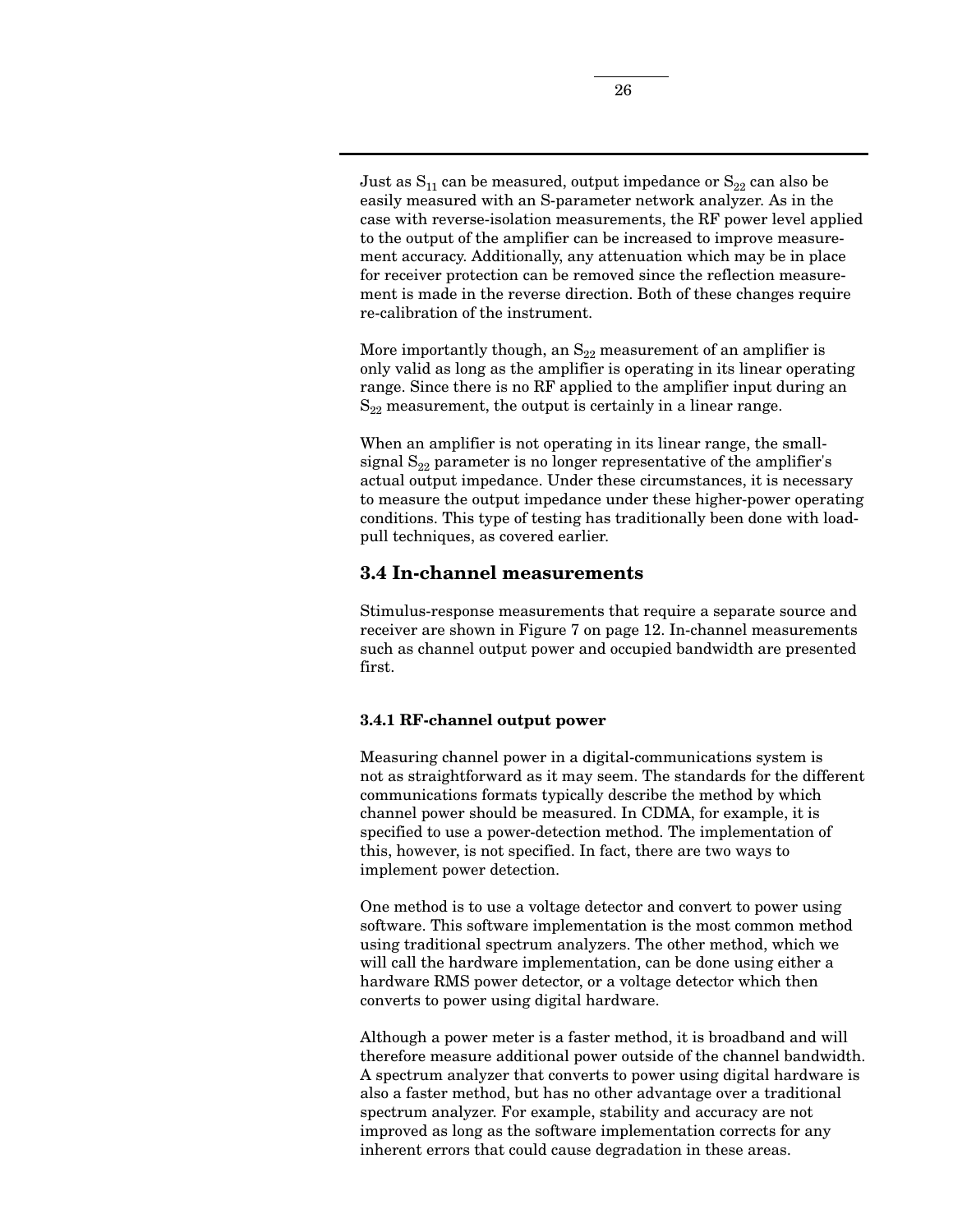



First, sample detection is required to accurately capture the noise voltage of the CDMA signal. Next, the resolution bandwidth should be set close to 1% of the emission bandwidth of the signal to achieve selectivity. Also, video bandwidth should be set wider than the resolution bandwidth to allow the noise voltage to vary throughout its full range of values. These detected noise voltages can then be converted to power, averaged and summed in a linear fashion to compute the true absolute power in the RF channel.

This integrated measurement can be done either by exporting the spectrum analyzer data to a PC and performing the calculation externally, or by using a downloadable software program for the analyzer, if available.

In order to improve repeatability of the measurement, averaging several measurements is necessary. This provides *true power averaging*. Again, this can either be done with an external PC or a downloadable software program for the analyzer.

Video averaging is not the same as averaging several measurements and should not be used. This will actually introduce errors in the measurement. Video averaging or video filtering averages the *logarithmic* values of the trace elements. This averaging can cause a skewed result. For noise-like signals such as CDMA, the error is –2.51 dB when the VBW<<RBW or the number of video averages is high. Note that for CW signals the error is 0 dB.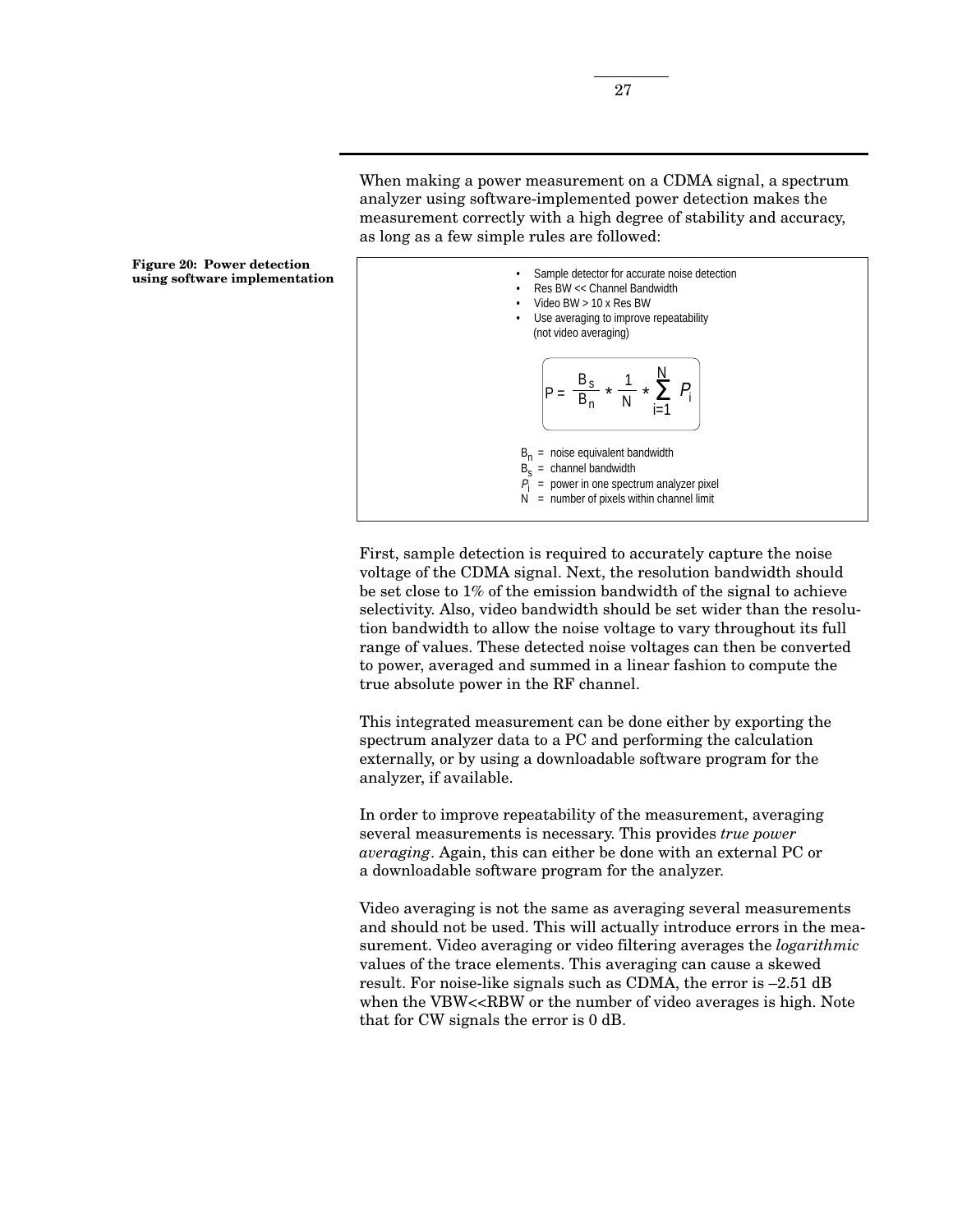



The HP 85725C CDMA personality software for the HP 8590 E-series spectrum analyzers automatically sets the instrument controls as described previously and performs the necessary calculations. The results are reported in total power and in power-spectral density in a 1 Hertz bandwidth.

A key advantage of the HP 85725C is its ability to average several measurements, or perform *true power averaging*. CDMA signals are very noise-like and therefore require averaging in order to improve accuracy and repeatability.

This measurement can also be done using the built-in channel-power function on the HP 8590 E-series or HP 8560 E-series spectrum analyzers; however, these do not provide true power averaging, and would therefore require exporting the data to a PC for improved repeatability.

#### **3.4.2 Occupied bandwidth**



**Figure 22: Occupied bandwidth measurement**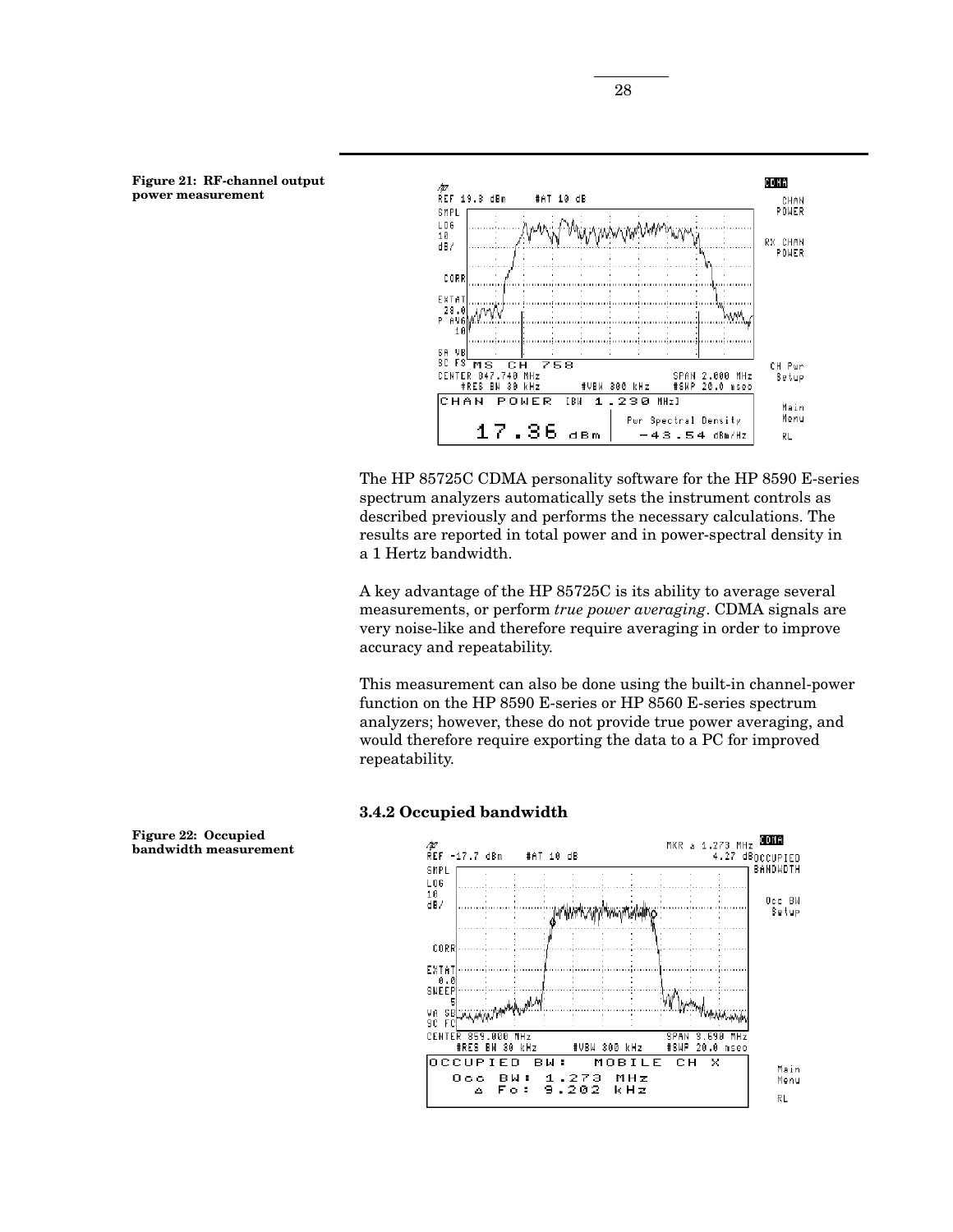Occupied bandwidth is a measure of the bandwidth containing 99% of the total integrated power of the displayed spectrum.

The plot in Figure 22 shows the occupied bandwidth result, again using the HP 85725C measurement personality. The percentage value can be changed via the front panel, if desired.

# **3.5 Out-of-channel measurements**

The last group of measurements covered are those that characterize the out-of-channel performance of the amplifier. Linearity requirements are specified by several figures of merit, including harmonics, adjacent-channel power, and spectral regrowth. These measurements tell us how much distortion is caused by the non-linearities in the amplifier.

Amplifier linearity is critical to the performance of CDMA systems. In these systems, the transmitted power is very dynamic and can experience input power variations on the order of 20 dB. This drives the need for the amplifiers to operate linearly in this range. Understanding the non-linear performance is important since excessive distortion can cause interference in adjacent channels or other frequency bands.

Traditionally, characterizing the linearity performance of a highpower amplifier required a two-tone intermodulation distortion (IMD) measurement, and was sufficient for analog FM systems such as AMPS cellular. While this is well understood and uses more common test equipment, tests such as adjacent-channel power and spectral regrowth are becoming more accepted for measuring linearity of power amplifiers used in digital modulation systems.

### **3.5.1 Harmonic distortion**



One way in which non-linear performance is specified for an amplifier is harmonic distortion. This is a measure of signals present at the output of the amplifier that were not present at the input. (This is one definition of non-linear behavior). A harmonic distortion measurement uses either a single sinusoid as a stimulus, or a CDMA signal.

**Figure 23: Harmonic distortion caused by non-linearities in the amplifier**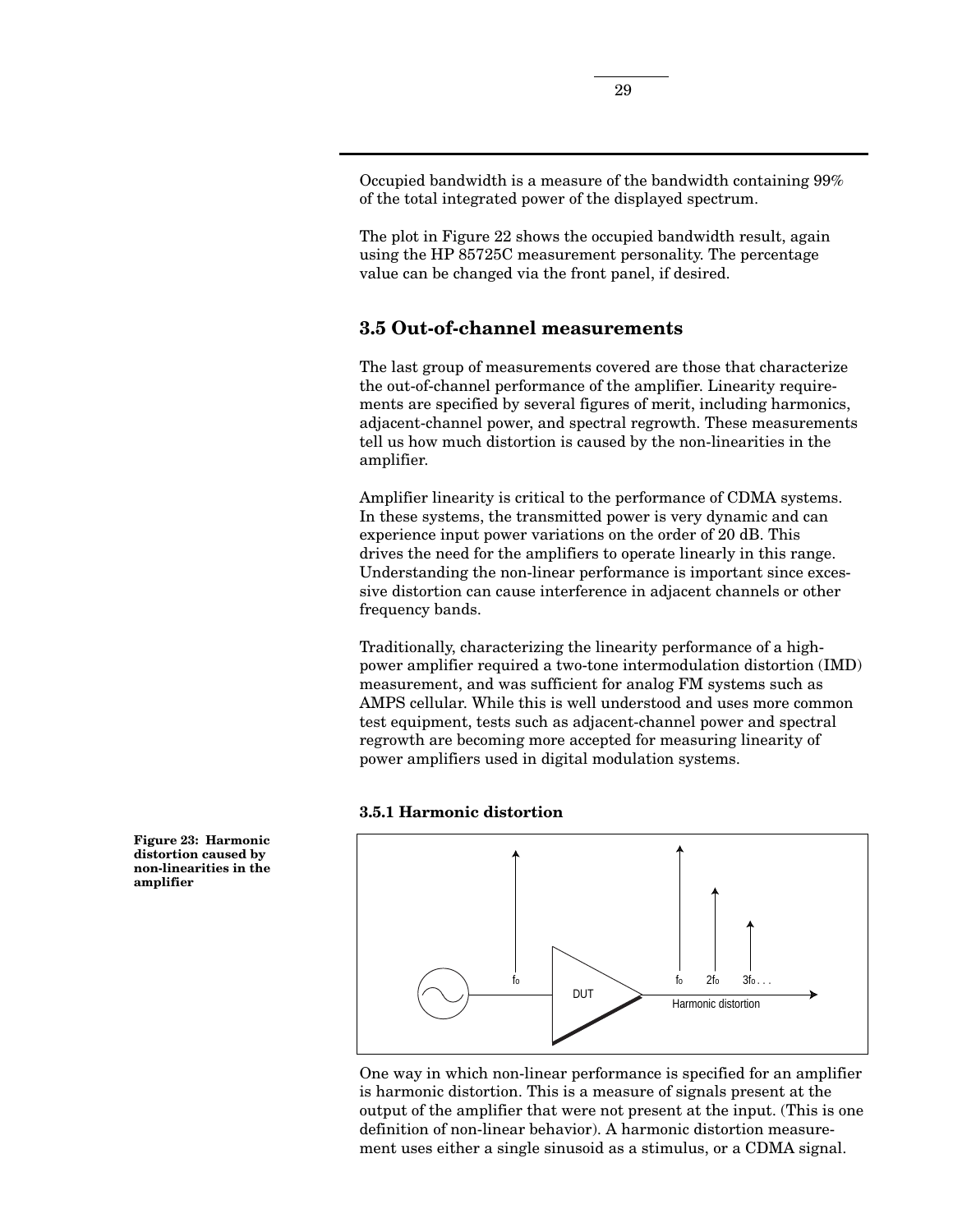As shown in Figure 23, non-linearities in the amplifier will cause harmonics of the input signal to appear at the output along with the fundamental. These harmonics are integer multiples of the input (fundamental) frequency, and are usually specified in terms of dB below the fundamental signal (or "carrier") for a given input level, commonly expressed as dBc.

In CDMA, the system specification for total spurious emissions outside the allocated system band (including harmonics), measured in a 30 kHz bandwidth, should not exceed 60 dB below the mean output power in the channel bandwidth, or –13 dBm whichever is smaller.



### **3.5.2 Adjacent channel power ratio**

Another result of non-linear behavior in amplifiers is intermodulation distortion. Traditional intermodulation testing uses two tones. This method, however, does not relate well quantitatively to the performance in the final application for the complex base station amplifiers used in CDMA systems.

A better test for measuring the intermodulation distortion caused by a CDMA base station amplifier is adjacent-channel-power ratio (ACPR) or spectral regrowth. Both ACPR and spectral regrowth measure the same phenomena, but use different methods.

The specification for ACPR requires comparing the power in the RF channel to the power at several offsets. This can be done either as a power ratio or a power density.

The power-ratio method compares the power in the specified adjacentchannel bandwidth (for example 30 kHz) to the total power of the carrier across the entire carrier bandwidth (1.23 MHz).

**Figure 24: Example ACPR specification**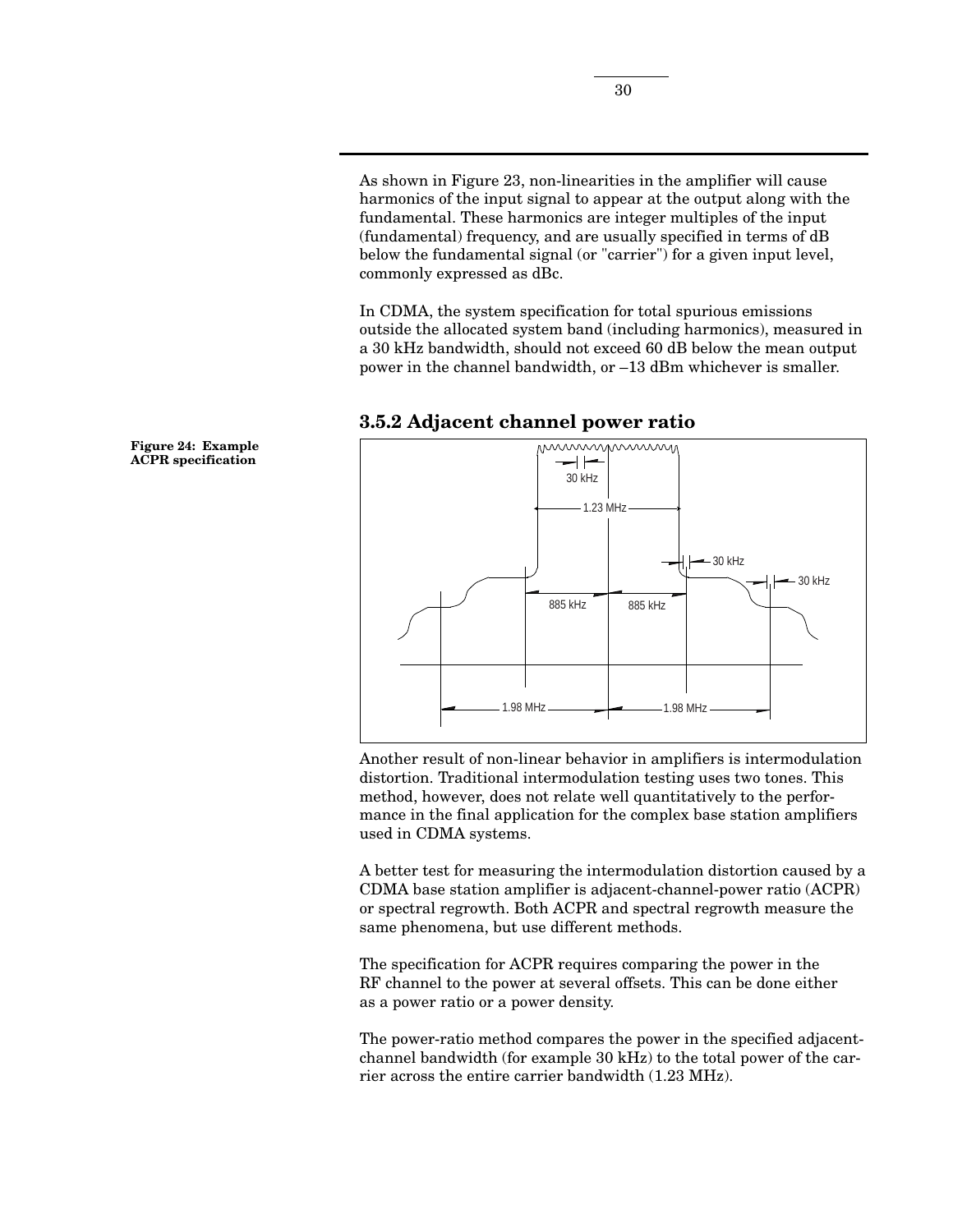The power density method compares the power density at the offset frequency, in a 30-kHz bandwidth, to the power within an average bandwidth of the same (30-kHz) width in the carrier-channel bandwidth. This is the Qualcomm Inc. recommended method and can be calculated by normalizing the 1.23-MHz channel-power result to a 30-kHz bandwidth (subtract  $10\log[1.23 \text{ MHz}/30 \text{ kHz}] = -16.13 \text{ dB}$ from the result).

This test requires stimulating the amplifier with a CDMA signal. The measurement is then typically made on a spectrum analyzer.



**methods for measuring power at the offsets**

**Figure 25: Two**

In addition to comparing the power in the RF channel to the power at several offsets as a power density, Qualcomm also recommends that the power at the offsets be measured using an integration bandwidth (IBW) method. An alternative to this, defined by Hewlett-Packard Co., is to use the resolution bandwidth (RBW) method. This is a faster method than the IBW method.

The integration bandwidth method measures the RF channel power across the 1.23-MHz bandwidth using the power algorithm described earlier for RF-output power (Figure 20 on page 27). The power at the offsets is calculated using this same algorithm, but with different integration bandwidths for the different offsets. The user can change the settings of these integration bandwidths. The plot on the left in Figure 25 shows integration bandwidths of 30 kHz, 12.5 kHz, and 1 MHz for the  $\pm$  885 kHz,  $\pm$  1.25625 MHz, and  $\pm$  2.75 MHz offsets, respectively.

The resolution bandwidth method also measures the RF channel power across the 1.23-MHz bandwidth using the power algorithm described earlier for RF-output power. For the power at the offsets, however, this method uses a specified resolution bandwidth (for example 30 kHz as shown in Figure 25) and zero span. In the case of the RBW method the bandwidth used can also be changed by the user and is the same for all offsets.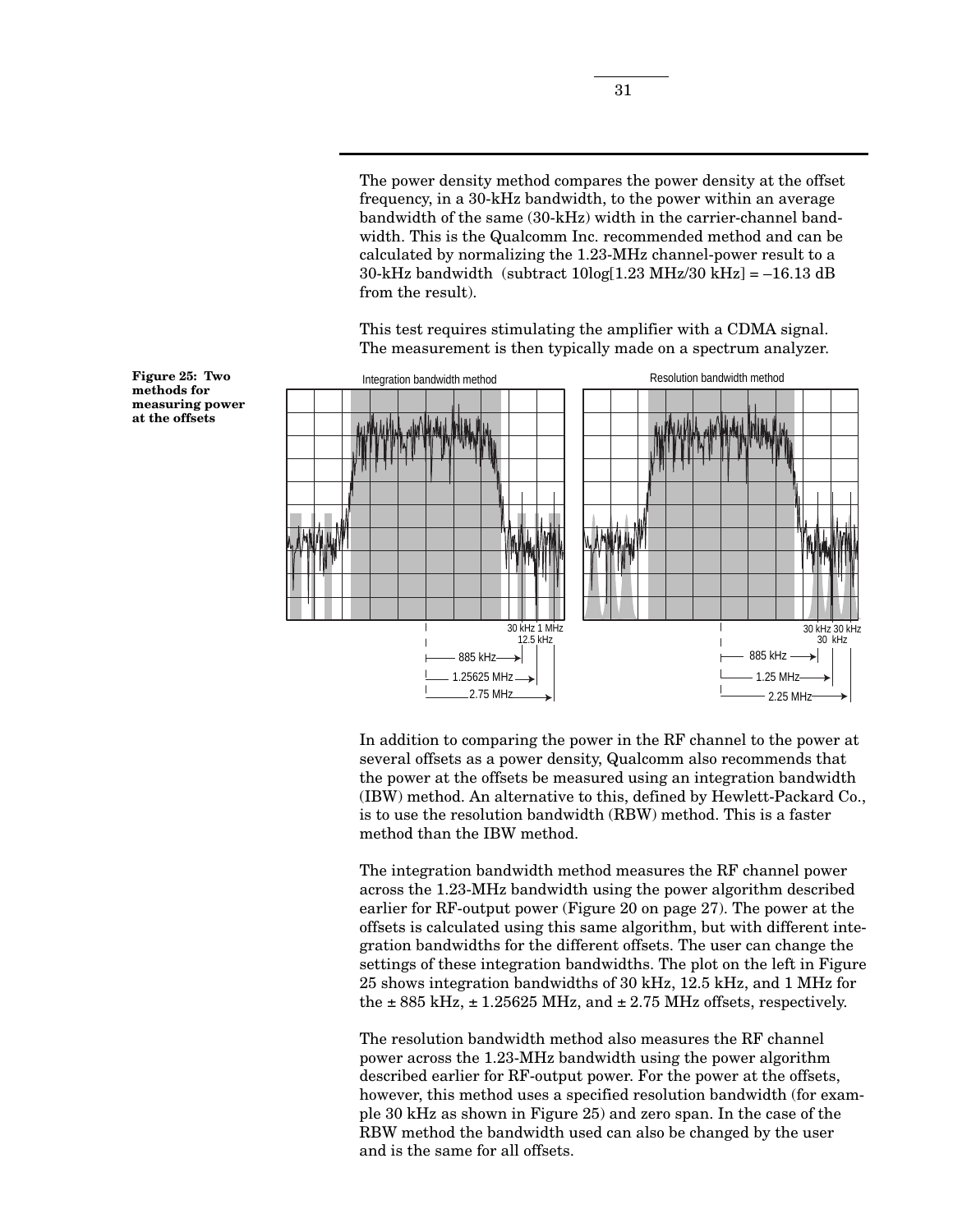After the main-channel power and power at the offsets are obtained, the ACPR is calculated and displayed as either a power ratio or a power density.



The ACPR measurement shown in Figure 26 was made with the HP 8590 E-series spectrum analyzer and HP 85725C CDMA measurement personality. In this example, the IBW method was used.

The plot also shows the power density results. This is the ratio of power in the main channel normalized to 30 kHz and power at the offsets normalized to 30 kHz. The result is given in dB. A different normalizing bandwidth can also be selected.

It is possible to toggle between the power density and power ratio results, if desired. The power ratio result is the ratio of the total power in the main channel (dBm/1.23 MHz) to the power at the offsets. This result will be given in dBc.

As with channel power, the capability to do true power averaging improves the repeatability of the measurement.

**3.5.3 Spectral regrowth**



**Figure 26: Adjacent-channelpower-ratio measurement**

**Figure 27: Intermodulation distortion causes spectral regrowth**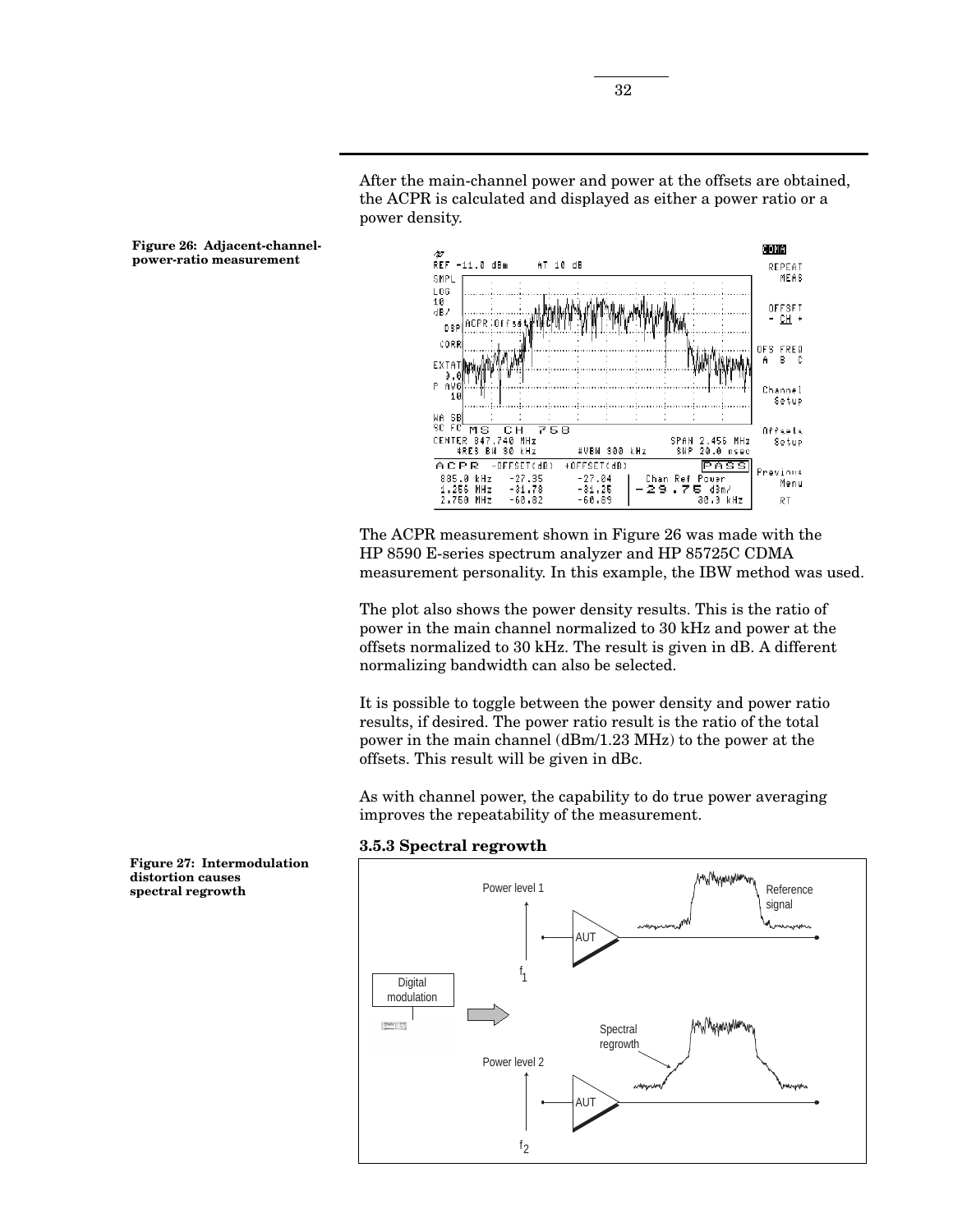A different way of viewing the same distortion phenomenon is called spectral regrowth. As you have seen, the distortion products of the modulated carrier cause additional spectral components at the sides of the desired spectrum. While ACPR measures the actual power in a given bandwidth at various offsets, the spectral-regrowth measurement is the net spectral distortion that results as the output power of the amplifier is increased. This requires comparison to a test mask, sometimes called mask-performance measurements.

The measurement procedure is to make an initial measurement with the amplifier at reduced output power (typically 10 to 20 dB below maximum), and store it as the reference trace. The output power of the amplifier is then increased to measure the magnitude of spectral regrowth. The maximum spectral regrowth value is computed and displayed.

Measuring the spectral regrowth by comparing it to a reference trace is difficult to do manually. A better way is to use a software program that will automatically subtract the two traces.



One way to view spectral regrowth is shown in Figure 28 using the HP 8590 E-series spectrum analyzer with the HP 85725C measurement personality.

The user can choose among various display modes for comparing measurement and reference spectrums. The display shown represents the measured average trace minus the stored reference trace normalized to the measured carrier power. This display allows the user to quickly and easily visualize the amount of spectral regrowth created by the amplifier. The maximum difference value is reported on the screen.

The user can also view the measured average trace along with either the active sweep trace, the stored reference trace, or the stored reference trace normalized to the measured carrier power.

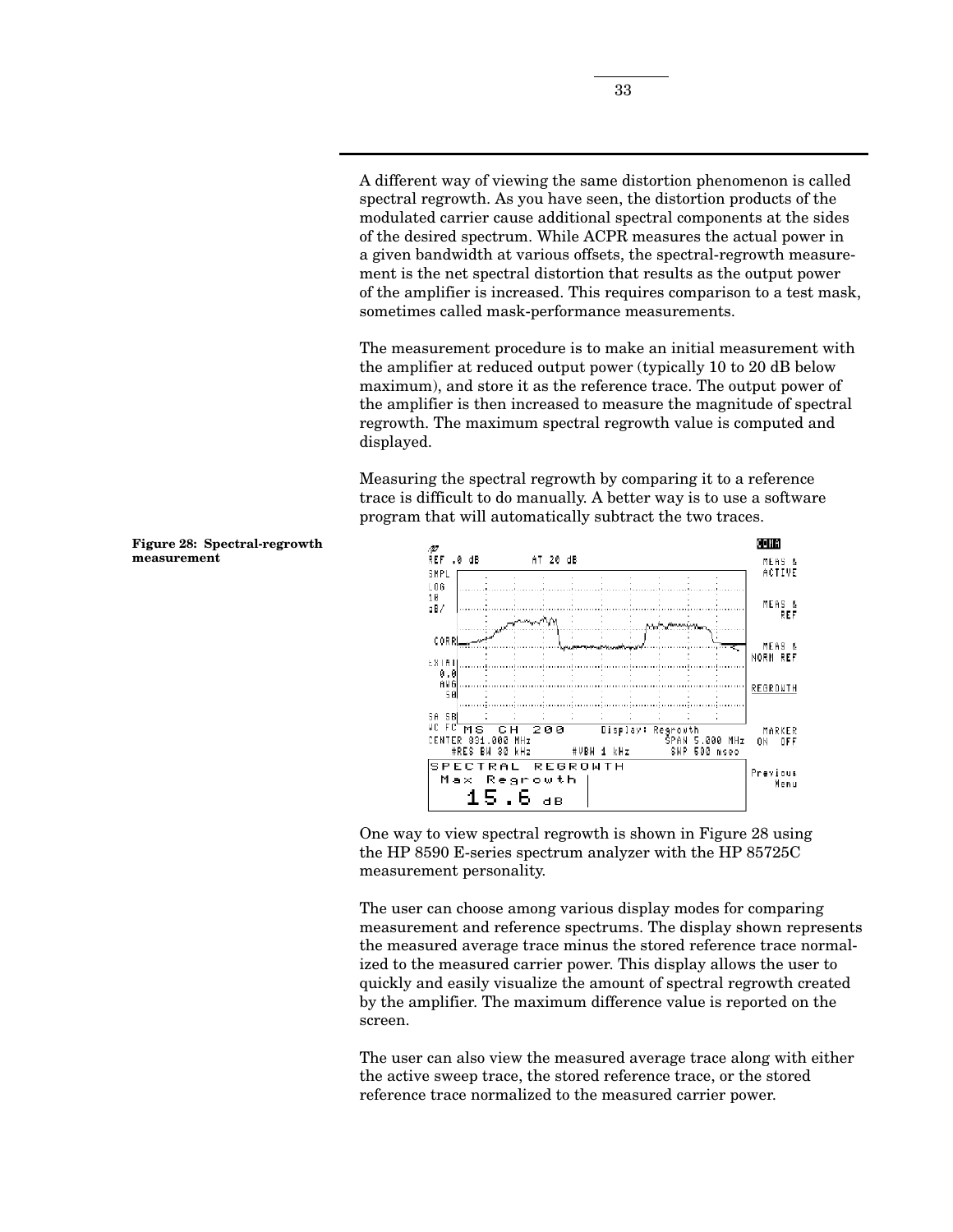# **4. Summary**



Amplifiers place significant demands on measurement instrumentation for accuracy, speed and versatility. This application note has covered all of the measurements shown above with the objective of sharing HP's experiences with you and demonstrating techniques and methods for fast and accurate measurements.

There are several test instruments required to effectively characterize all aspects of linear and non-linear amplifier performance. The majority of tests can be done with a vector network analyzer. Additionally, a digital signal generator and spectrum analyzer are required to accurately measure the distortion performance of an amplifier. A vector signal analyzer can aid troubleshooting activities with its modulation quality analysis. Power meters are also very useful instruments for amplifier measurements.

Shown in Figure 29 are the recommended solutions for each of the measurements covered in this tutorial. Alternatives are shown with dotted lines, and may provide sufficiently accurate results for your amplifier-test needs. Section 2 described the test systems requirements and how to maintain measurement accuracy.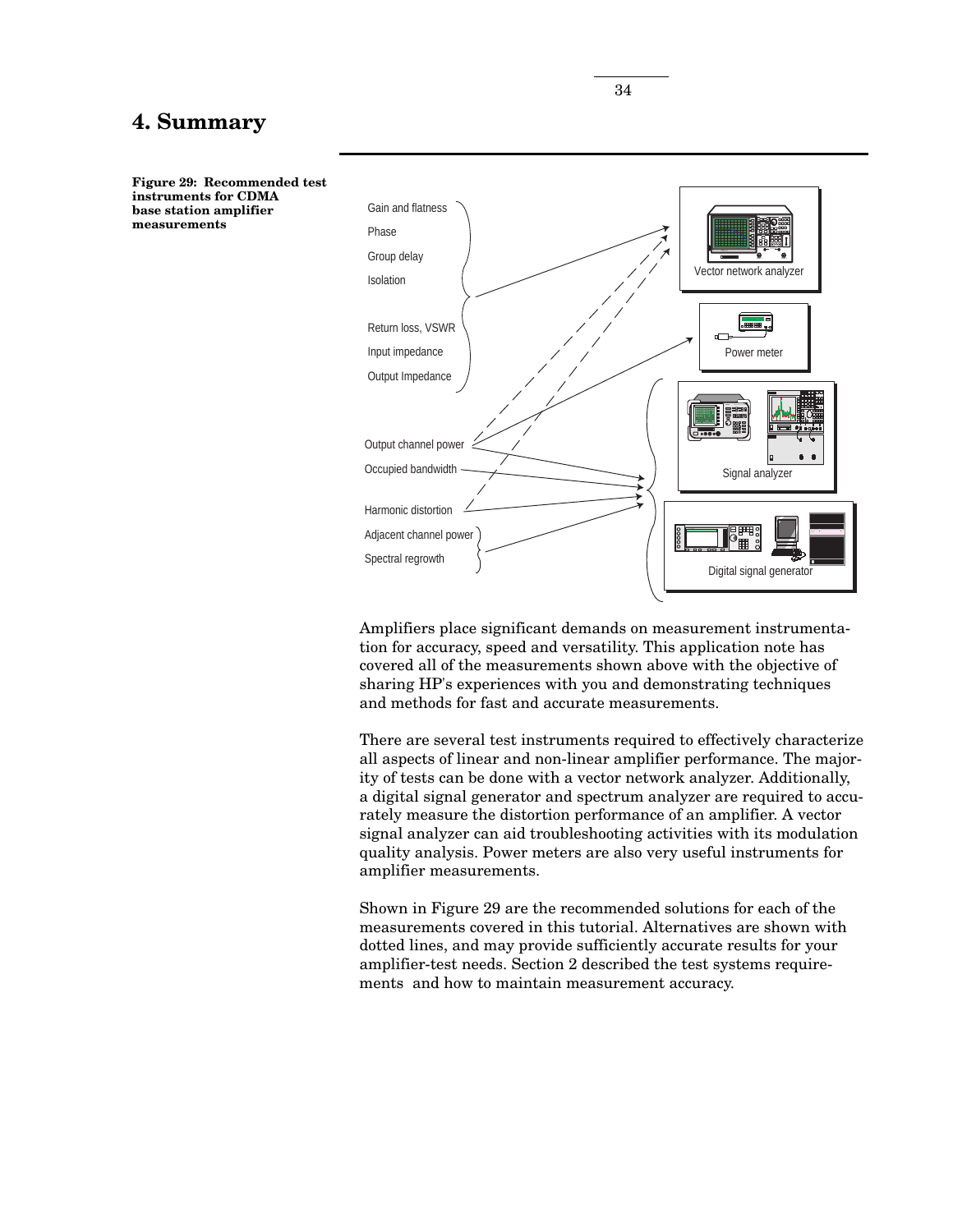In conclusion, you have read about several important measurements that are made on a CDMA base station amplifier. While not a complete or exhaustive list, these represent some of the more common, yet challenging, measurements.

Measurements particularly for design verification include:

- 1) Pulsed bias and pulsed-RF techniques which, when combined together, create an environment that is free from the adverse heating effects that plague power amplifiers.
- 2) Load-pull techniques to optimize a power amplifier design for maximum power transfer.

Also for design verification and in a manufacturing environment, the following tests are important:

3) Network-analysis measurements which tell us a lot about an amplifier's power efficiency and network characteristics. Several network analyzers from HP are available depending on your needs.

4) In- and out-of-channel measurements for characterizing an amplifier's output power and distortion performance. The ESG-D series signal generators provide an excellent CDMA stimulus. Multi-tone-testing capability is provided by the Multi-Format Communications Signal Simulator (MCSS). Measuring parameters such as output power, occupied bandwidth and distortion is easily accomplished with the HP 8590 E-series spectrum analyzer with HP 85725C CDMA measurement personality. The HP 8560 E-series spectrum analyzer provides higher performance, while the HP 89441A vector signal analyzer provides more sophisticated signal analysis and troubleshooting capability.